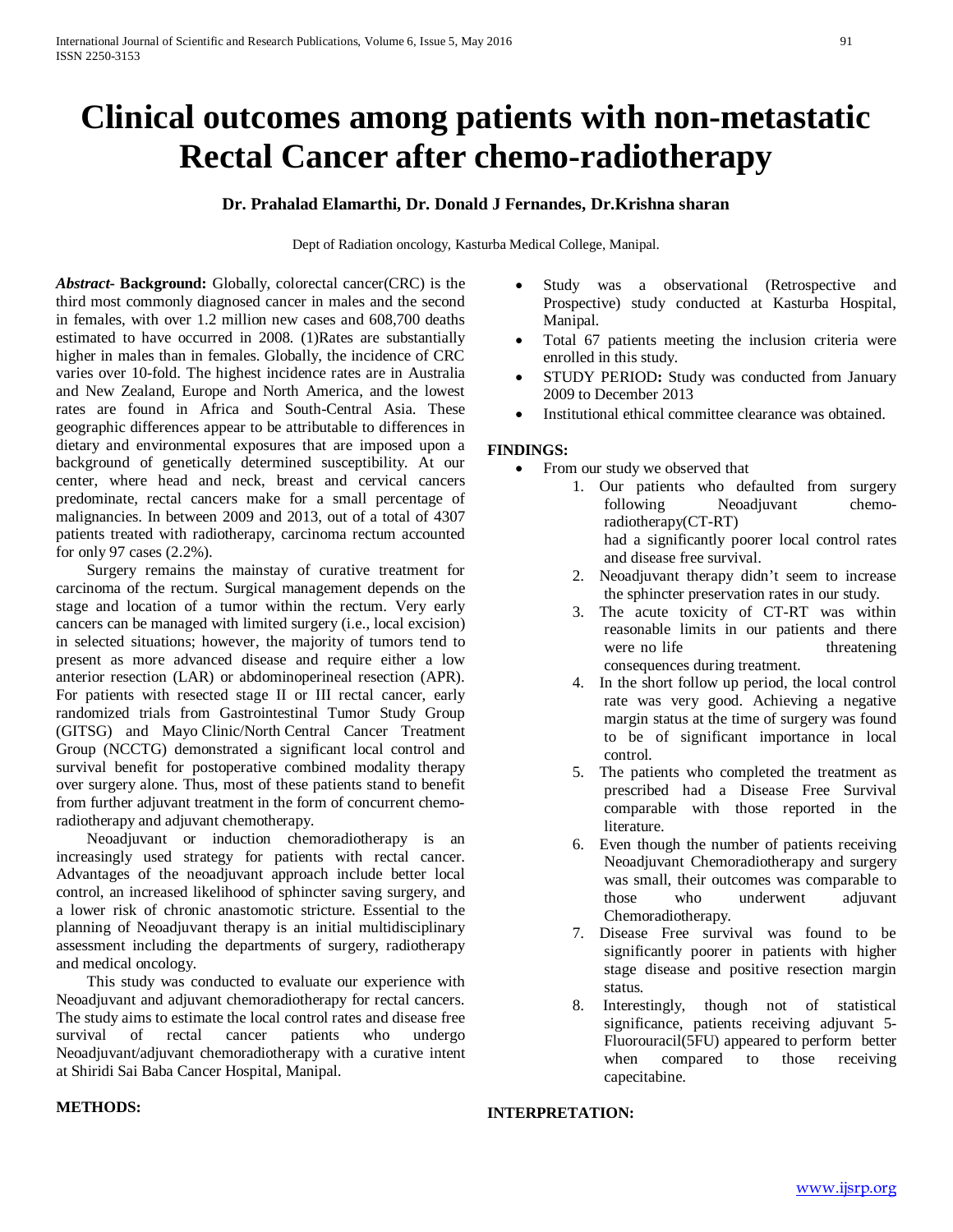A multi-disciplinary evaluation prior to treatment could help in optimal management of carcinoma rectum

## **FUNDING:** None

#### I. INTRODUCTION

Hobally, CRC is the third most commonly diagnosed cancer  $\mathbf{G}$ lobally, CRC is the third most commonly diagnosed cancer in males and the second in females, with over 1.2 million

## **Figure 1: Incidence of colorectal cancers in the world**



Source: GLOBOCAN 2012 (IARC)

#### II. TREATMENT OF RECTAL CANCERS

 Rectal cancers, like several other malignancies, are treated with a multidisciplinary approach. While surgery continues to be the primary treatment modality in nearly all patients with nonmetastatic rectal cancers, systemic chemotherapy and radiotherapy have an important role to play in treatment with curative intent. Chemotherapy and radiotherapy can be delivered in an adjuvant, or more frequently of late, in a neoadjuvant setting. The roles of these individual modalities and combination of the modalities for optimal treatment are discussed in brief below.

## **Surgery:**

 Surgery is the primary therapy for resectable non-metastatic rectal cancers. The surgical options for resection of early stage, potentially resectable disease are local excision, sphinctersparing procedures, and abdominal perineal resection.

**Principles of resection** — The principle components for a curative resection include performing a wide resection of the cancer by achieving histologically negative margins, and performing a total mesorectal excision (TME) and resection of local lymph nodes with sphincter-sparing procedures or an APR. Anorectal sphincter function should be preserved if it is possible

to obtain a negative distal margin when using a sphincter-sparing approach.

new cases and 608,700 deaths estimated to have occurred in 2008. (1) Rates are substantially higher in males than in females. Global, country-specific incidence and mortality rates are

available in the World Health Organization.

#### **Radiotherapy:**

 Traditionally, rectal cancers were known to have high local recurrence rates. Though radiotherapy was not successful as a primary modality in achieving local control, several trials proved its benefit in improving local control following surgery, though the overall survival benefit was unclear. In the present era of treatment for rectal cancers, radiotherapy combined with chemotherapy has become the standard of care in either neoadjuvant or adjuvant setting, based on several trials that have showed the benefit of concurrent chemo-radiotherapy in both local control and survival. The usual dose given to initial pelvic fields is 45 Gy in 25 fractions of 1.8 Gy each. An additional tumor boost may be administered, usually through opposed lateral fields, to an additional 5.4 to 9 Gy. Small bowel should be excluded from the boost volume after about 50 Gy in an effort to minimize acute and late toxicity.

#### **Chemotherapy:**

 Addition of chemotherapy to the treatment is based on the fact that several patients have a metastatic recurrence despite a successful local control following surgery and radiotherapy. The aim of chemotherapy, administered either in Neoadjuvant or in adjuvant setting, is to sterilize the micro-metastatic disease, in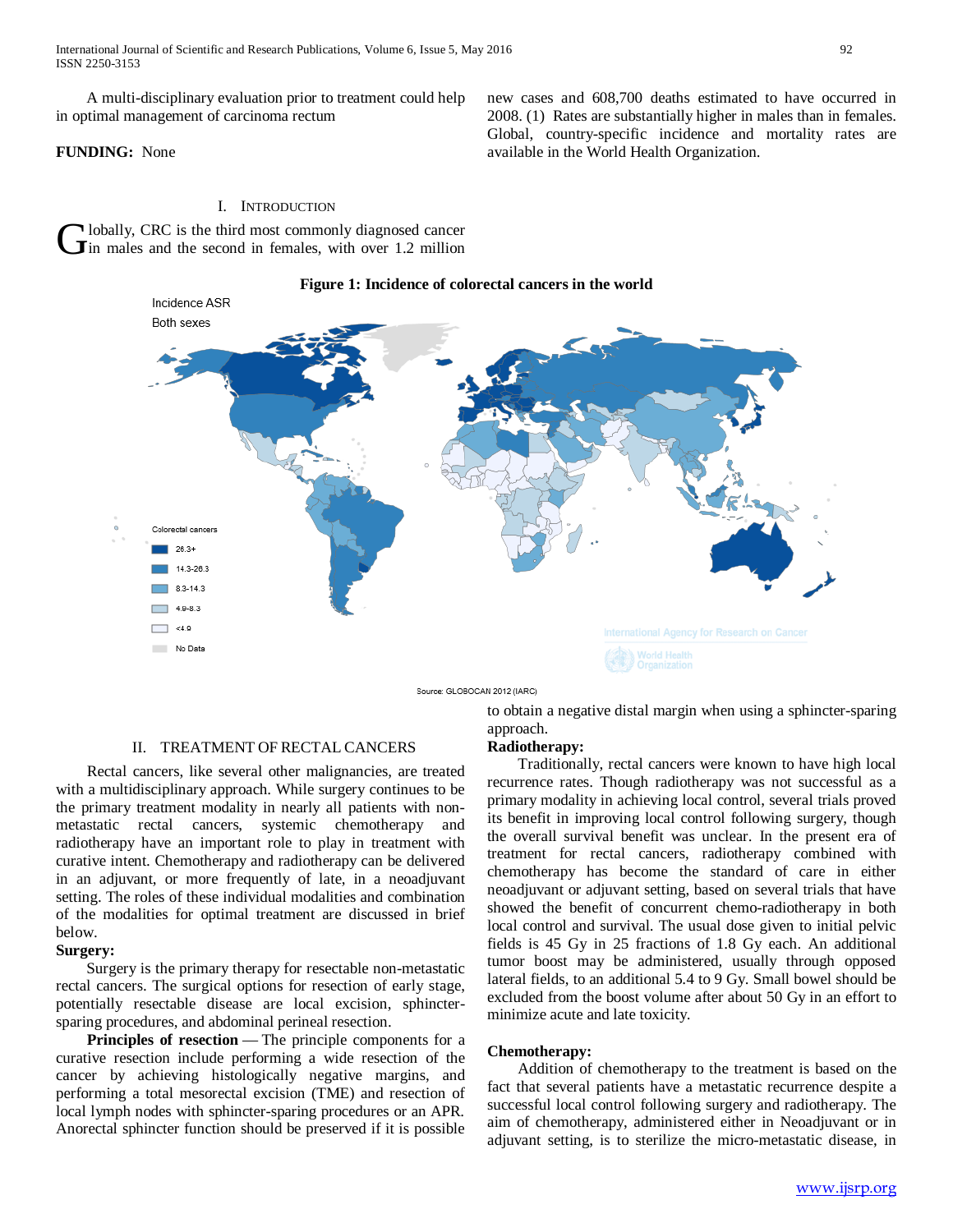addition to potentiating the local control rates achieved by surgery and radiotherapy. Anti-metabolites, principally fluropyrimidines, formed the mainstay of chemotherapy in rectal cancers. Presently, the chemotherapeutic agents effective in rectal cancers include platinums and camptothecins, in addition to biological agents such as monoclonal antibodies against Epidermal Growth Factor Receptors (eg. Cetuximab) and Vascular Endothelial Growth Factor receptors (eg. Bevacizumab).

# *Chemotherapy Regimens with Radiotherapy*

 There is considerable variability in the administration of chemotherapy in many of the trials undertaken and those that are ongoing. 5-Fluorouracil(5FU) has been used concurrent with radiation because of its well-established potentiating effect with radiation. However, several studies have used bolus 5-FU, whereas others have administered LV-modulated 5-FU during the first and last weeks of radiation. New drugs, including oral fluoropyrimidines (capecitabine), oxaliplatin, and irinotecan, have been shown to be effective in the treatment of metastatic colorectal cancer. Oral fluoropyrimidines, as part of a CT-RT regimen, are replacing infusional 5-FU. Capecitabine is an oral fluoropyrimidine prodrug that is readily absorbed in the gastrointestinal tract and mimics the efficacy of continuously infused 5-FU while avoiding the risk of side effects and complications due to a central line for continuously infused 5-FU

. (2)Capecitabine requires the presence of thymidine phosphorylase (TP) for conversion to the active form of 5-FU within the cells. TP is present in higher concentration in tumor cells, particularly colorectal cancer than in normal tissues, and this potentially creates a therapeutic advantage for capecitabine as compared to intravenous 5-FU. (3)

 Capecitabine is generally given in two divided doses twice a day during the course of radiation treatment.

#### **Multidisciplinary approach to treatment of rectal cancers:**

 As stated before, a combination of surgery, radiotherapy and systemic therapy is required for the optimal treatment of nonmetastatic rectal cancers, except for very early stage rectal cancers (pT1N0M0 and pT2N0M0 tumors) where surgery is sufficient. Chemotherapy and radiotherapy can be administered either prior to surgery in a neo-adjuvant setting, or following surgery, as an adjuvant therapy.

## **INDICATIONS FOR NEOADJUVANT TREATMENT** —

Neoadjuvant or induction chemoradiotherapy is an increasingly used strategy for patients with rectal cancer. Advantages of the neoadjuvant approach include better local control, an increased likelihood of sphincter saving surgery, and a lower risk of chronic anastomotic stricture.

 The only definitive indication for neoadjuvant chemoradiotherapy, supported by the results of randomized trials, is the presence of a T3 or T4 rectal cancer.

 Relative indications for neoadjuvant chemoradiotherapy include the presence of clinically node-positive disease in a patient with an MRI or transrectal ultrasound (TRUS) stagedT1/2 rectal cancer, a distal rectal tumor for which an abdominoperineal resection (APR) is thought to be necessary, and a tumor that appears to invade the mesorectal fascia on preoperative imaging, because of the decreased likelihood of achieving a tumor-free circumferential resection margin with upfront surgery.

**Timing of surgery** — The optimal interval between completion of neoadjuvant conventional fractionation radiotherapy and surgery in rectal cancer is unknown. Traditionally, this interval has been six weeks (approximately 11 to 12 weeks after the start of Radiotherapy), as this was the duration used by the seminal German Rectal Cancer study. ( 4)

#### III. MATERIALS AND METHODS

 his study was conducted at the Department of Radiotherapy, Shirdi Sai Baba Cancer Hospital and Research Center, Manipal, from January 2009 to December 2013. Of the total of 97 rectal cancers treated in this time, 67 patients meeting the inclusion criteria were enrolled in this study.

 STUDY DESIGN: Observational (Retrospective and Prospective) study

 TARGET POPULATION: Patients with rectal adenocarcinomas who received neoadjuvant or adjuvant chemo radiotherapy, meeting the inclusion/exclusion criteria.

## STUDY PERIOD: January 2009 to December 2013

The following inclusion and exclusion criteria were used:

## *INCLUSION CRITERIA*

- 1. Histopathologically proven case of adenocarcinoma rectum
- 2. No evidence of metastatic disease at presentation
- 3. Patients being treated with neoadjuvant and/or adjuvant chemo radiotherapy
- 4. Baseline performance status of 2 or lower according to Eastern Cooperative Oncology Group (ECOG) criteria

# *EXCLUSION CRITERIA*

- 1. Synchronous colon cancer
- 2. Recurrent rectal disease
- 3. Patients with comorbidities that prevent the use of concurrent/adjuvant systemic chemotherapy.

## IV. METHODOLOGY

 Patients with rectal adenocarcinomas who received neoadjuvant or adjuvant chemo radiotherapy, meeting the inclusion/exclusion criteria were identified from the radiotherapy and/or medical records. The details of the patients were collected as per the proforma from the records. The last follow up of the patient was noted, and an attempt was made to contact the patient if last follow up was more than 3 months ago.

#### **RADIOTHERAPY:**

 Radiotherapy was administered to all patients as per the protocol followed by the Department. 3-D Conformal radiotherapy(3D-CRT) was planned for all patients after appropriate immobilization in supine position using a thermoplastic mould. All patients were treated with megavoltage beams on a multiple energy ELEKTA Linear Accelerator, with conventional fractionation (1.8 Gy or 2 Gy per fraction, one fraction per day, five days per week). As per the recommendations, external-beam treatment fields for rectal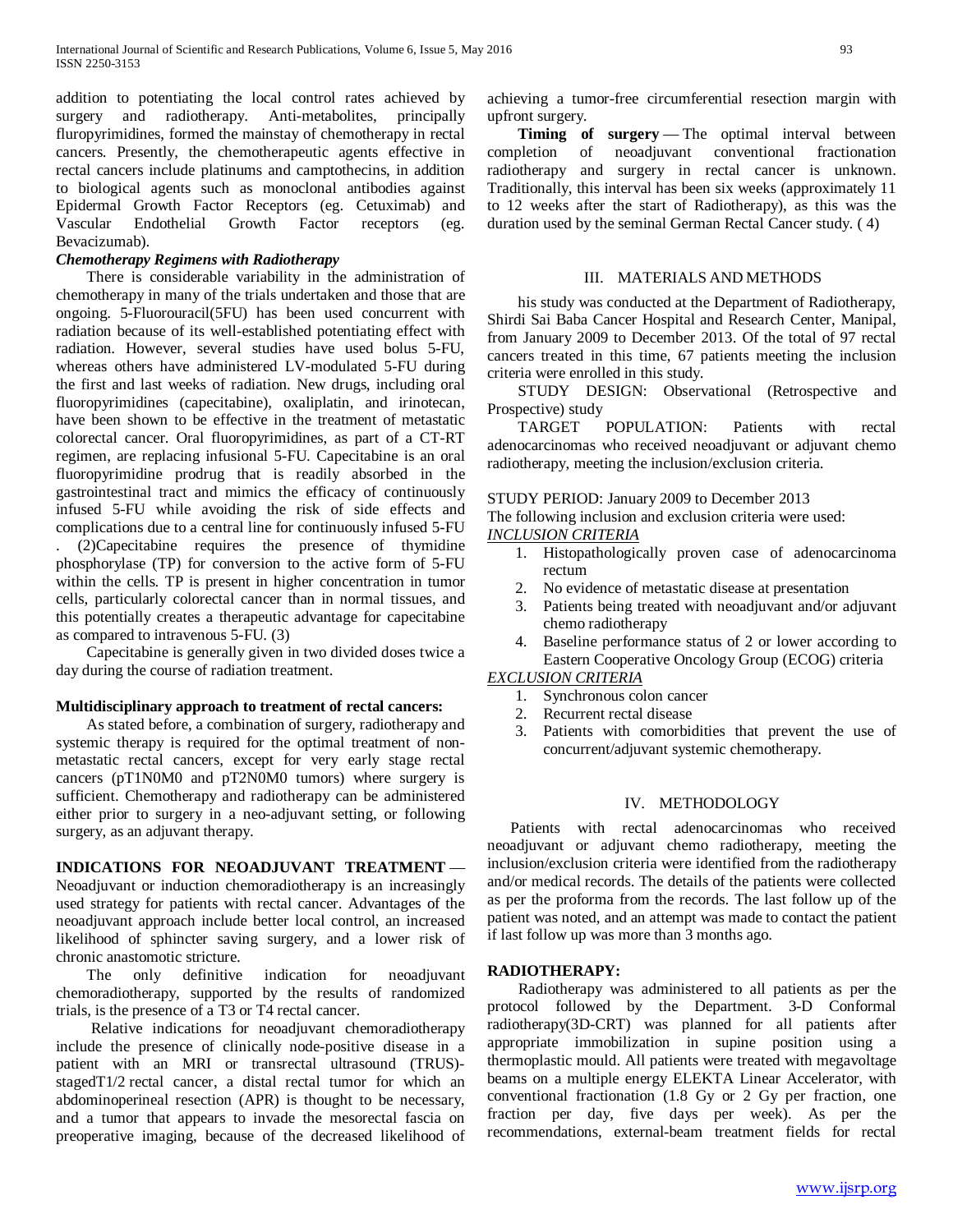carcinoma should encompass potential sites at greatest risk for harboring disease, including the presacral space, primary tumor site, (for post-APR cases) the perineum and other areas at risk including the internal iliac and distal common iliac nodes. For preoperative radiotherapy, Gross tumor volume (GTV) included the primary tumor and any gross peri-rectal lymph nodes. In postoperative cases, the surgical tumor bed was marked as CTVboost. Clinical Target Volume (CTV) included from the level of bifurcation of common iliac vessels into internal and external iliac vessels, with a circumferential margin of 7 mm around the vessels, excluding the muscles and bones in proximity. For postoperative cases the distal field edge was placed about 5 cm below the best estimate of the preoperative tumor bed and, if an APR was performed, below the perineum. One cm margin generated in all directions was given to the CTV to create the Planning Target Volume (PTV). The treatment planning was done on Elekta PrecisePLAN planning system (version2.16). All patients were treated with 4-field technique, incorporating AP-PA and RL-LL parallel opposed beams. All plans used Source To Axis(SAD) technique, with the dose usually prescribed to the isocentre. Field-in-field technique was used to ensure that no region received more than 107% of the prescribed dose. It was ensured that 95% of the planning target volume receive at least 95% of the prescribed dose. After completion of 45 Gy to the pelvis, Field Size Reduction (FSR) was done to cover the PTV tumor/surgical bed (PTV primary in case of Neoadjuvant treatment). Additional 5.4 Gy to 9 Gy over 3-5 # was delivered to the boost volumes, usually with a 4-field cross-fire technique with avoidance of bilateral femoral heads.

 Prior to all the chemotherapy cycles, blood counts, renal parameters and electrolytes were done and chemotherapy was administered only if they were within acceptable limits  $(Hb>10gm\%$ , TLC>3500/mm<sup>3</sup>, , ANC> 1500/mm<sup>3</sup>, Platelets>1.5lakhs/mm3 and Urea< 40mg/dL, Creatinine<1.2 mg/dL,  $\text{Na}^{\text{+}} > 130 \text{mg}/\text{dL}$ ,  $\text{K}^{\text{+}}$  3.6 to 5mg/dL, Calcium 9 to 10.3 mg/dL). Chemotherapy was given with adequate anti emetic

measures including dexamethasone, pheniramine, ranitidine, ondansetron, metoclopramide. The toxicities associated with this chemotherapy and radiotherapy such as diarrhoea, anaemia, neutropenia, thrombocytopenia were monitored. Categories were made to monitor the toxicity profiles (every week during all the weeks of CT-RT). All the toxicities were graded using Common Terminology Criteria for Adverse Events (CTCAE) version 4.0. Follow up of the patients were done every 3 monthly for 2 years, 6 monthly for the next 3 years and yearly subsequently. Follow

up visit consisted of a physical exam and further investigations like colonoscopy, CEA or CT scan as clinically indicated. No routine imaging studies or colonoscopy was performed.

In the event of a recurrence, the sites of relapse were recorded, and the recurrence was classified as either local, distant or both. Disease free survival estimates were calculated from the date of presentation till the date of last follow up or relapse.

All the statistical analysis were done using SPSS v16 and Microsoft Excel 2007. Disease free survival was estimated using Kaplan-Meier curves, and Log-rank test was used for identifying the statistical significance in differences in the curves between the parameters. Chi-Square test was used to evaluate the statistical significance of the factors that affected local control.

#### V. OBSERVATIONS AND ANALYSIS

 A total of 67 patients who were diagnosed to have non metastatic rectal adenocarcinoma and meeting other eligibility criteria were enrolled in this study.

 The median follow up time was 333 days (range: 58-1674 days).

#### **Gender distribution**

 Of all the 67 patients, 25 patients were females and 42 were males. F:M ratio was 1:1.68.



Gender 37%  $M$ 63%  $\blacksquare$ F

# **Figure 2:Gender distribution**

A Pie chart depicting Gender distribution of the patients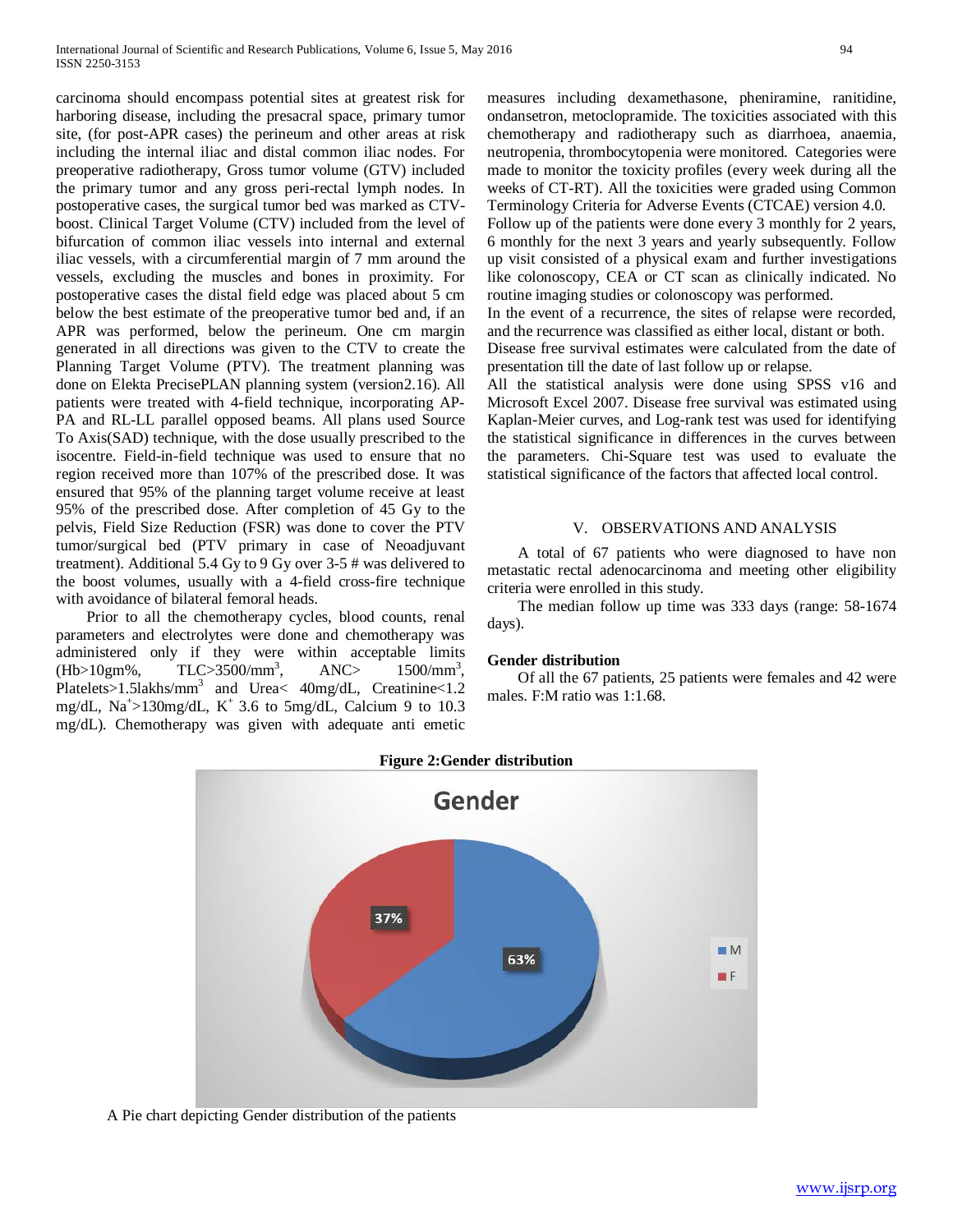International Journal of Scientific and Research Publications, Volume 6, Issue 5, May 2016 95 ISSN 2250-3153

## **Age of the patients**

 The median age of all the analyzable 67 patients was 50 years (Range: 26-72 years). Median age of the female cohort was 51 years (Range: 32-72 years). Median age of the male cohort was 50 years (Range: 26-72 years).



Bar chart depicting the age distribution of the patients

 Twenty patients (30%) belonged to the 41-50 years age group, 19 (28%) belonged to the 51-60 years age group, 12 (18%) belonged to the 61-70 years, 11(16%) belonged to the 31-40 years, 3 (5%) belonged to 21-30 years and 2 (3%) patients belonged to the 71-80 years.

# **Location of primary**

 36 patients (54%) had a growth in the Lower third of the rectum, 20 patients (30%) had a growth in middle third and 11 patients (16%) had growth in the upper third of the rectum.



A Pie chart depicting Location of primary tumor of the patients

#### **Histopathological grade of primary**

 All patients included into the study had adenocarcinomas. Twenty nine patients (43%) had well differentiated tumors, 27 patients (40%) had moderately differentiated tumors, 11 patients (17%) had poorly differentiated tumors.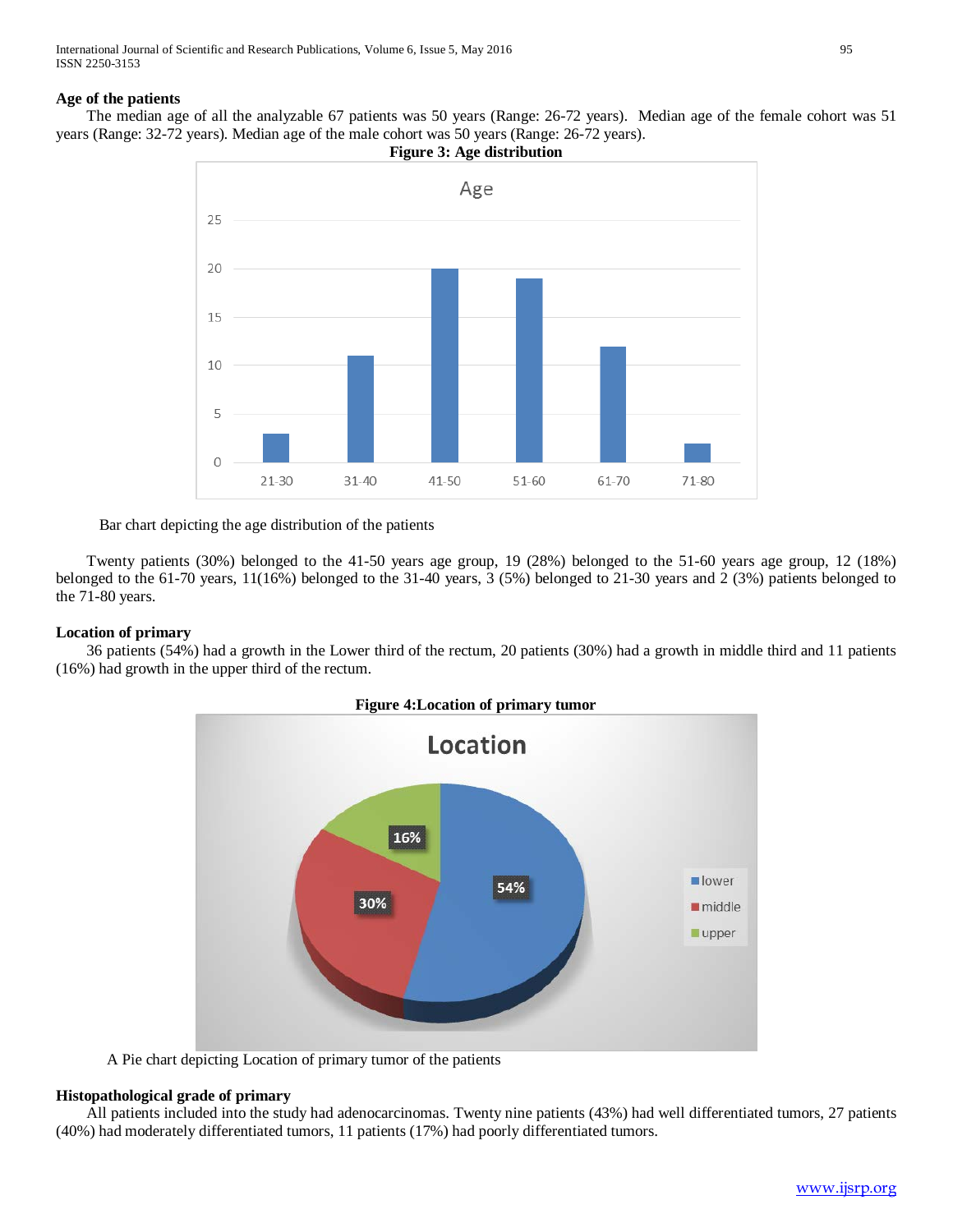

**Figure 5: Histopathological Grade of primary**

Bar chart depicting the Differentiation of tumor of the patients

#### **Surgical resection**

 Forty four patients underwent upfront surgery, while the remaining 23 received neo-adjuvant therapy. Following Neoadjuvant therapy, 15 didn't undergo definitive surgery; as a result, only 52 patients in the group had a curative resection. Of these, 24 (36%) underwent Sphincter preserving surgery (Low Anterior Resection), and the other 28 (42%) underwent Abdomino-Perineal resection. Following Neoadjuvant therapy, 13 patients (constituting 57% of the patients receiving Neoadjuvant therapy) refused further treatment, one was found to be inoperable and one expired. The Surgical treatment received by the cohort is given in the figure below.

**Figure 6:Type of surgery performed**



A Pie chart depicting type of surgery of the patients

 No patient had grossly positive surgical margins (R2 resection). However, microscopic positive surgical margin (R1 resection) was noted in 3 patients, all of whom had undergone upfront surgery.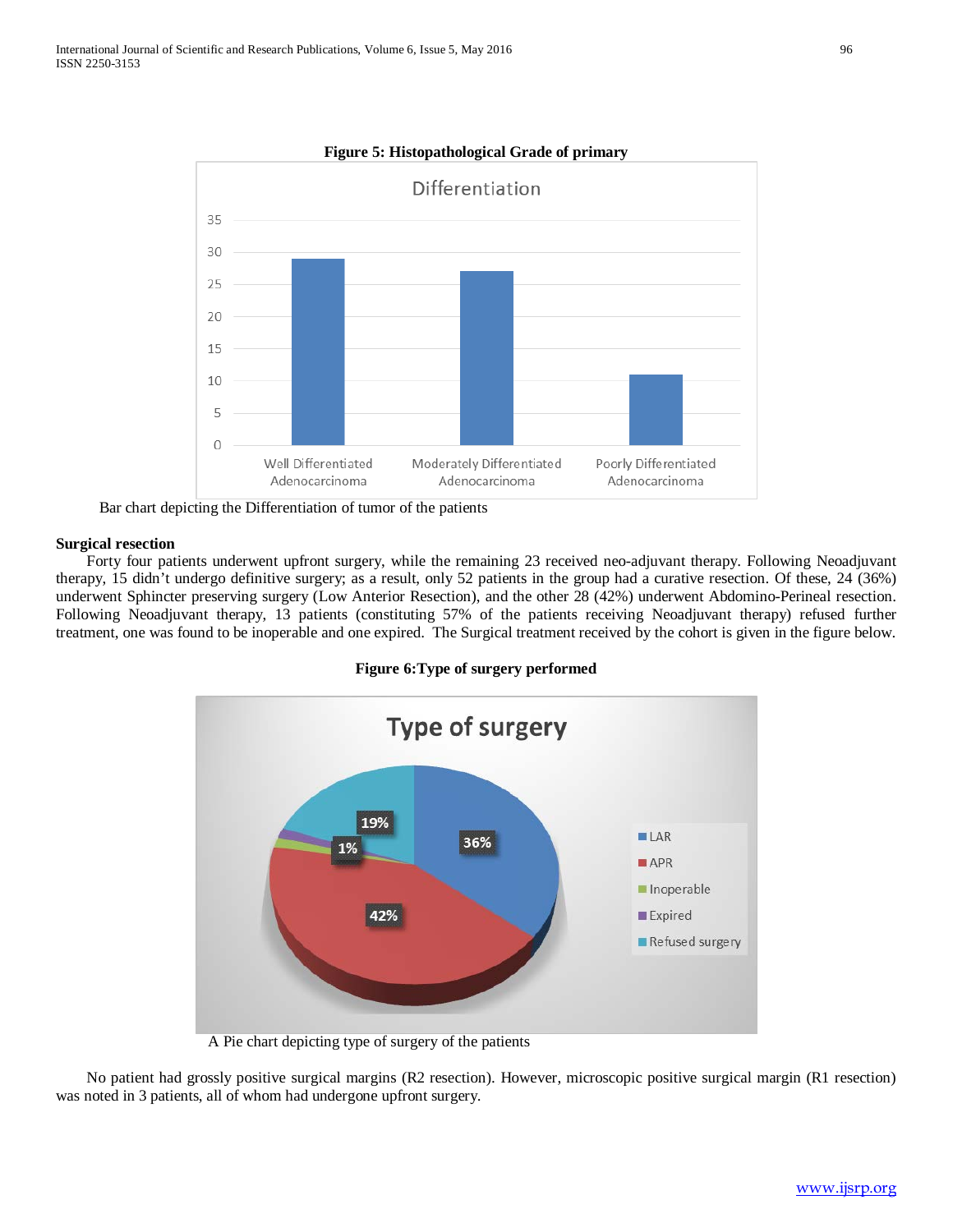

**Figure 7:Margin status**



## **Stage of Primary**

 All patients, by inclusion criteria, had non-metastatic disease at presentation. Forty four patients underwent upfront surgery, and had staging information available. Twenty six patients (59%) had pT4a disease, 13 patients (30%) had pT3 disease and 5 patients (11%) had p T2 disease. None of the patients had pT1 or pT4b disease.



# **Figure 8: Pathological primary tumor staging**

 On the other hand, Twenty one patients (48%) had pN0 disease status. Fifteen (34%) had pN1 disease and 8 patients (18%) had N2 disease status.

Bar chart depicting the pT stage of the patients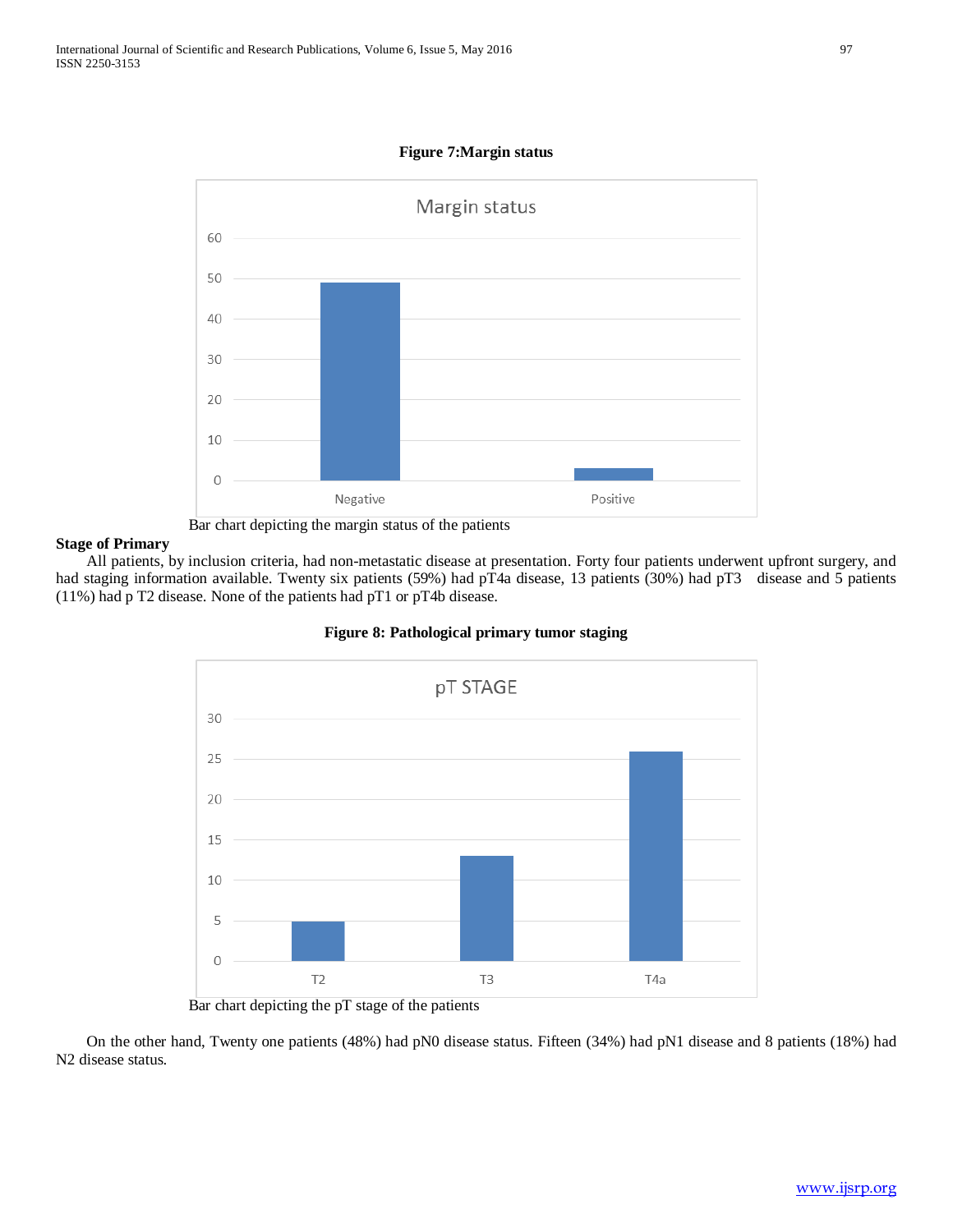

**Figure 9: Pathological nodal staging**

Bar chart depicting the pN stage of the patients

 Twelve patients (27%) were in stage IIIB, 10 (23%) in stage IIB, 7 (16%) in stage IIIC, 6(14%) in stage IIA,5(11%) in stage I,4 (9%) in stage IIIA after primary surgery.



#### **Figure 10: pathological AJCC stage group**

Bar chart depicting the pAJCC stage of the patients

## *Stage of disease following neoadjuvant therapy*

 Of the 23 patients of the 67 enrolled who underwent Neoadjuvant chemo-radiotherapy, three patients (13%) underwent sphincter saving procedure (Low Anterior Resection), 5 patients (22%) underwent Abdomino-Perineal Resection, 13 patients(57%) refused surgery, 1 (4%) was found to have inoperable disease, and one expired after completing neoadjuvant therapy, due to sepsis.

 Of the patients who underwent surgery following Neoadjuvant therapy, 3 patients (37%) had pathological complete response (ypT0N0M0), 2 patients (25%) had ypT2 disease and 1 patient each had ypT1, ypT3 and ypT4a disease, respectively (Figure 11). Five patients (62%) had ypN0, 1 patient each had ypN1a, ypN1b and ypN2b disease, respectively (Figure 12).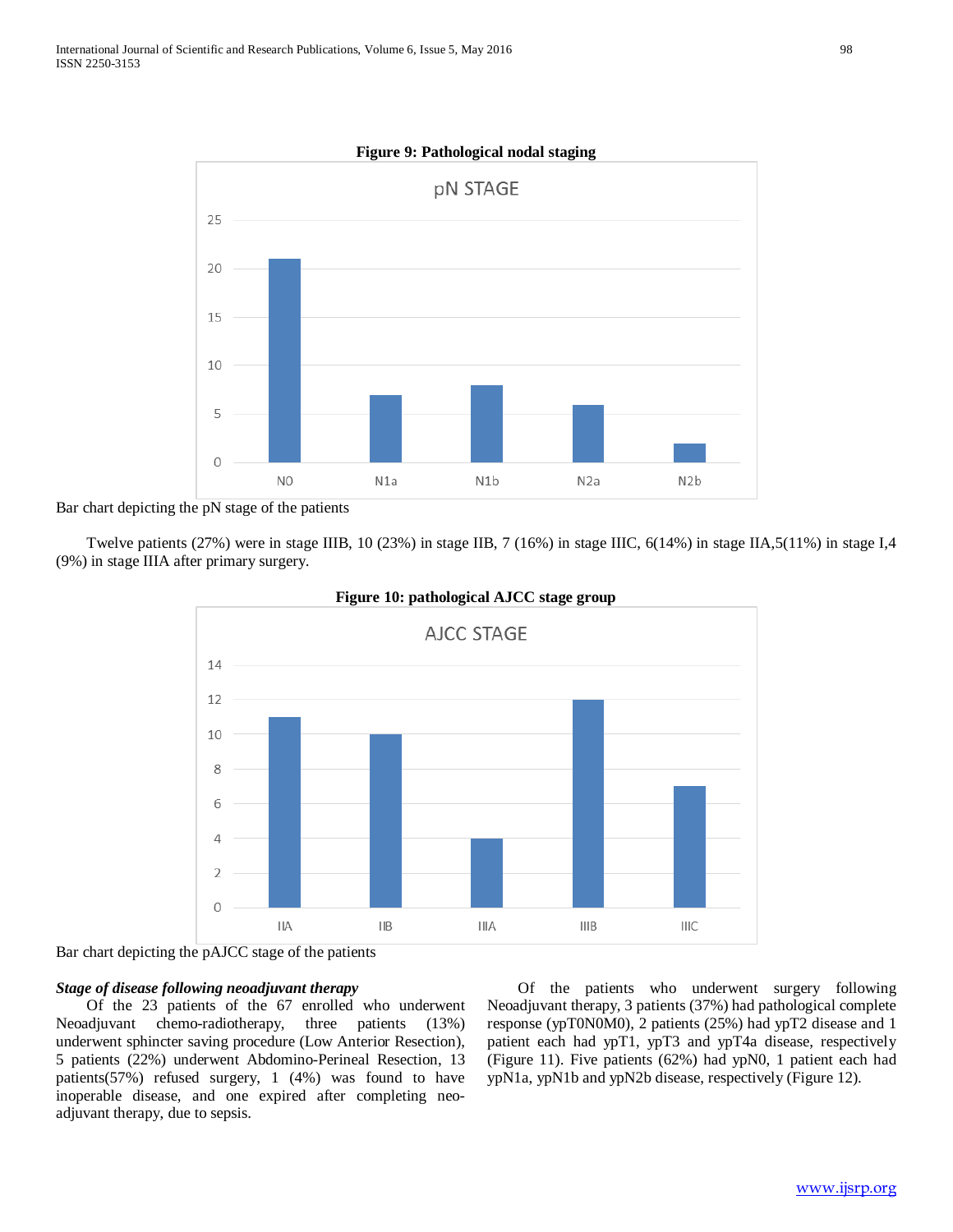

**Figure 11: Pathological primary tumor stage following Neoadjuvant therapy**

Bar chart depicting the ypT stage of the patients





Bar chart depicting the ypN stage of the patients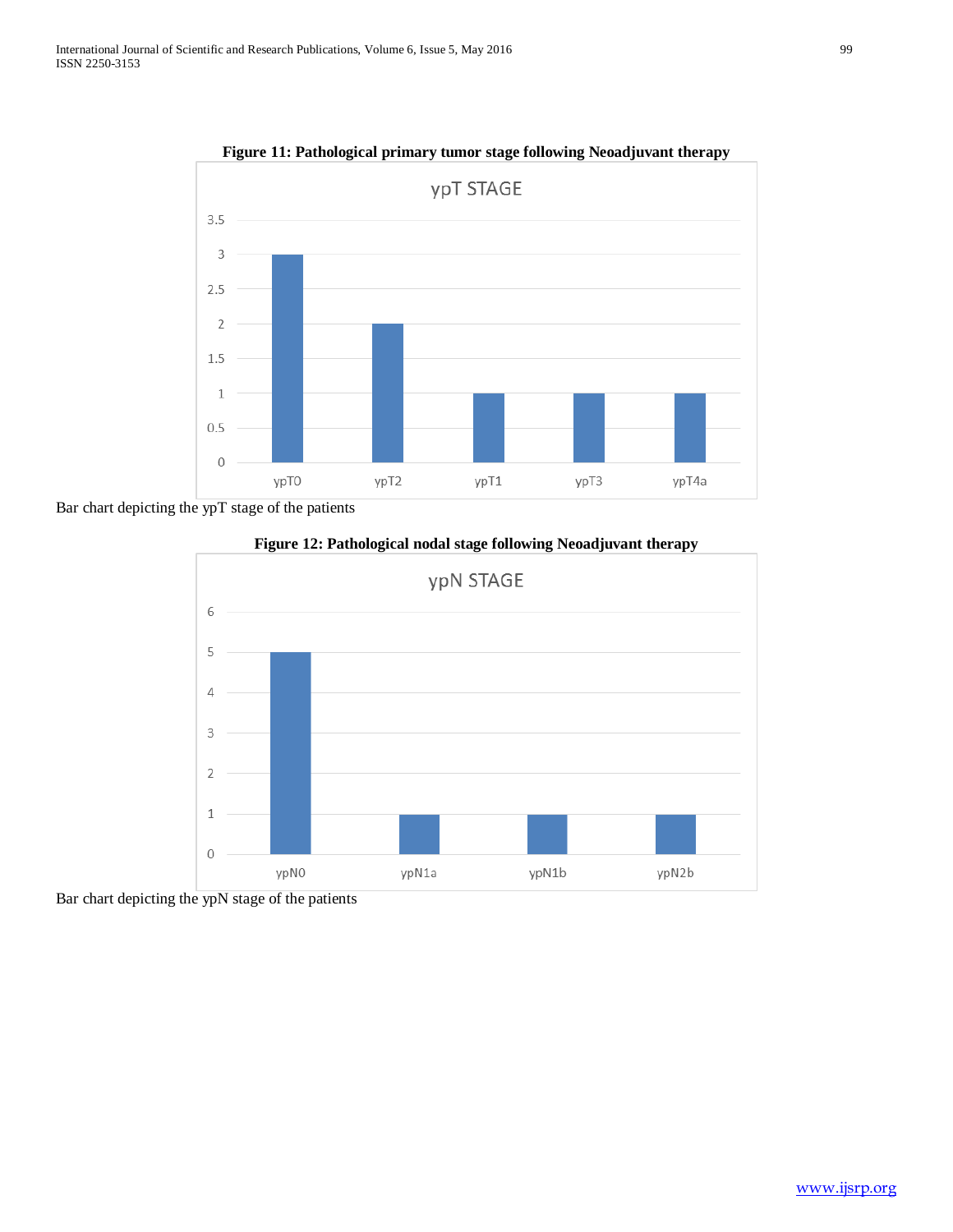

**Figure13: Outcome after Neoadjuvant chemo-radiotherapy**

Bar chart depicting the outcome after Neoadjuvant CT-RT



## **Figure 14: yp AJCC stage**

Bar chart depicting the yp AJCC stage of the patients

 Three patients (37%) had pathological complete response, 2 (25%) had stage I, whereas 3 patients (38%) had stage III disease after Neoadjuvant chemoradiotherapy.

# **Toxicity experienced with chemo-radiotherapy**

 All the patients underwent chemo-radiotherapy, either in neo-adjuvant or in adjuvant setting. Only one patient failed to complete the prescribed course of chemo-radiotherapy, defaulting the treatment after completing 10 sessions, citing poor tolerance. She was experiencing Grade 2 diarrhoea at the time of withdrawal. The hematological and gastro-intestinal toxicities are discussed below.

## **Hematological Toxicity**:

 Except for 6 patients (9%), all had grade 1 or lower Anemia at the start of chemo-radiotherapy. Anemia progressively worsened over the course of treatment, peaking by the  $5<sup>th</sup>$  week, where 2 patients experienced Grade 3, and 14 patients experienced Grade 2 toxicities.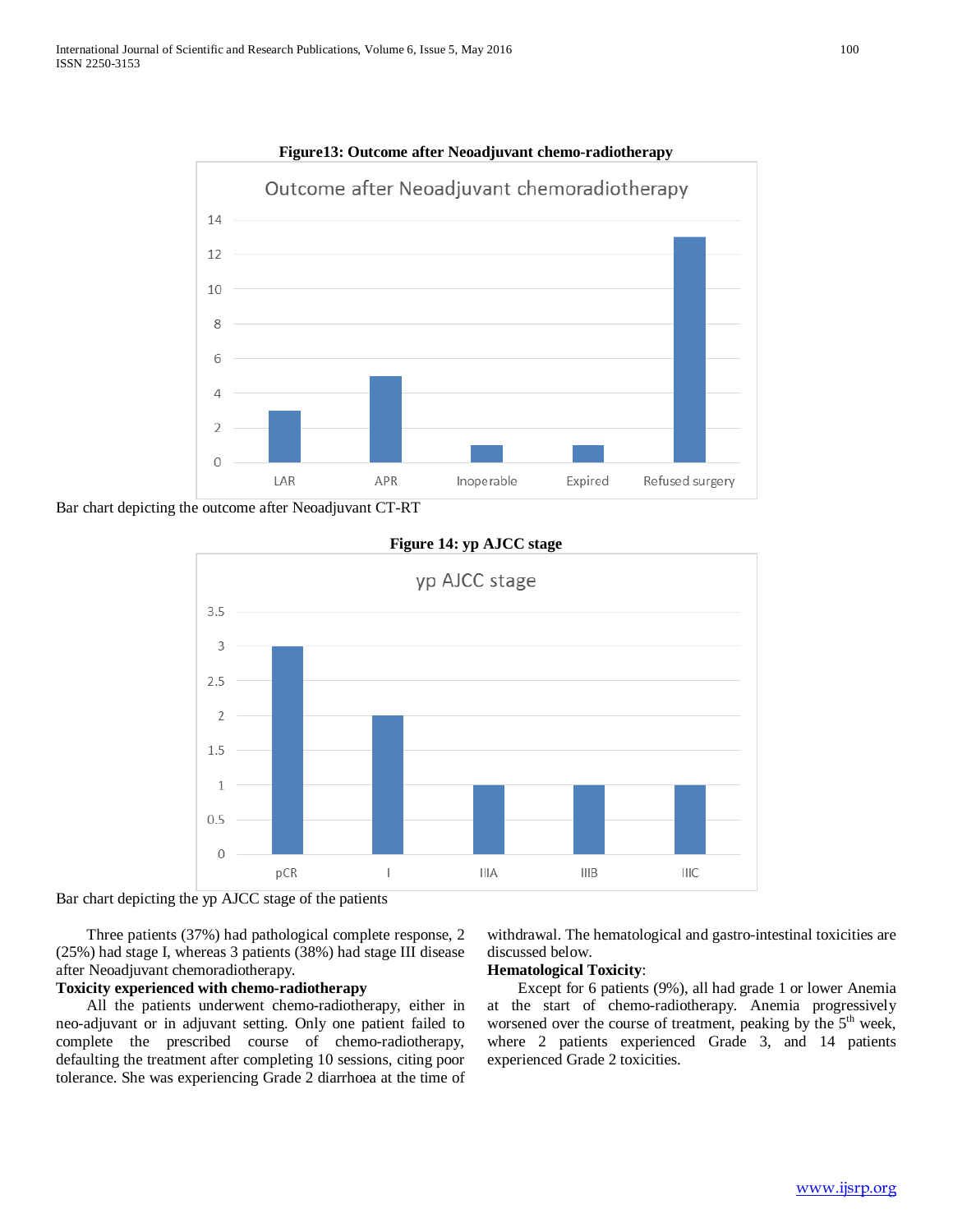| during<br>Anemia<br>CT-RT | Grade 0        | Grade 1 | <b>Grade 2</b> | Grade 3        | <b>Grade 4</b> | Grade 5        |
|---------------------------|----------------|---------|----------------|----------------|----------------|----------------|
| Week 1                    | 20             | 41      | 6              | $\Omega$       | $\theta$       | $\theta$       |
| Week 2                    | 13             | 45      | 9              | $\Omega$       | $\overline{0}$ | $\overline{0}$ |
| Week 3                    | $\overline{4}$ | 50      | 11             |                | $\theta$       | $\theta$       |
| Week 4                    | 5              | 44      | 17             | $\Omega$       | $\overline{0}$ | $\theta$       |
| Week 5                    | 2              | 48      | 14             | $\overline{2}$ | $\theta$       | $\overline{0}$ |

# **Table 1: Anemia during chemo-radiotherapy**

## **Figure 15:Anemia during chemo-radiotherapy**



 The incidence of grade 2 or lower neutropenia peaked by the 5<sup>th</sup> week of treatment, when 30 patients (45%) had grade 1 or grade 2 neutropenia. Five patients experienced grade 3 or higher toxicity, with one patient each having grade 4 toxicity in weeks 2 and 3, respectively. None of these patients had febrile neutropenia, and all patients had spontaneous recovery in their neutrophil counts to  $\leq$  grade 2 within 1 week. Radiotherapy was not interrupted for any of these patients, however, chemotherapy was avoided until the neutrophil counts recovered to Grade 2 or lower.

| Neutropenia during CT-RT | <b>Grade 0</b> | Grade 1 | Grade 2        | Grade 3  | <b>Grade 4</b> | Grade 5        |
|--------------------------|----------------|---------|----------------|----------|----------------|----------------|
| Week 1                   | 65             |         | $\theta$       |          | $\theta$       | $\theta$       |
| Week 2                   | 47             | 15      | $\overline{4}$ | $\theta$ |                | $\overline{0}$ |
| Week 3                   | 50             | 14      |                | $\theta$ |                | $\theta$       |
| Week 4                   | 52             |         | 6              |          | $\Omega$       | $\overline{0}$ |
| Week 5                   | 35             | 24      | 6              |          | $\theta$       | $\theta$       |

#### **Table 2:Neutropenia during chemo-radiotherapy**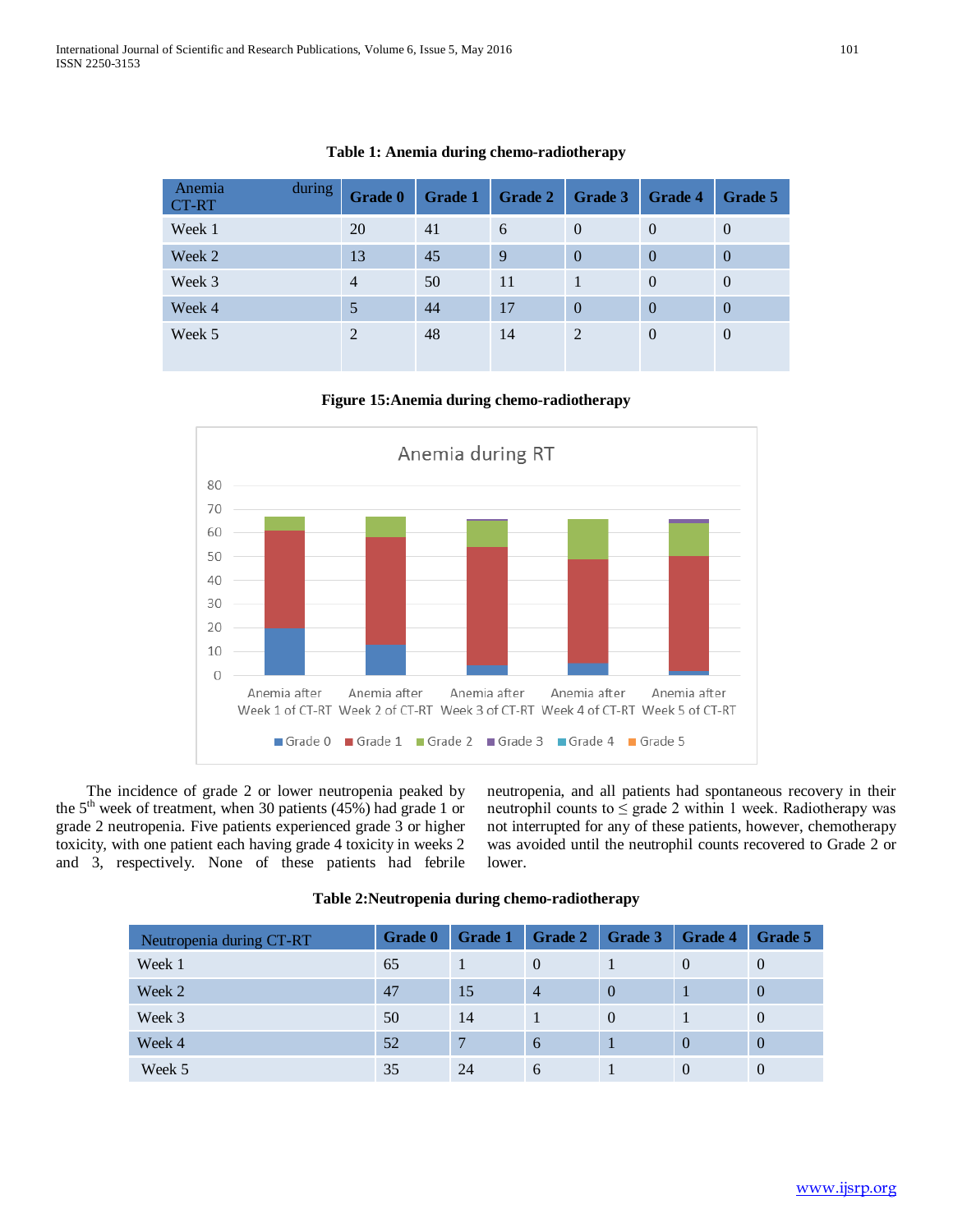

# **Figure 16: Neutropenia during chemo-radiotherapy**

Grade 2 or lower thrombocytopenia was experienced by 31 (47%) of patients by the end of treatment. No patient had > Grade 2 thrombocytopenia.

| Thrombocytopenia during CT-RT | <b>Grade 0</b> | Grade 1 | Grade 2  | Grade 3  | <b>Grade 4</b> | Grade 5        |
|-------------------------------|----------------|---------|----------|----------|----------------|----------------|
| Week 1                        | 59             | 8       | $\Omega$ | $\theta$ | $\Omega$       | $\theta$       |
| Week 2                        | 49             | 18      | $\Omega$ | $\Omega$ | $\Omega$       | $\overline{0}$ |
| Week 3                        | 41             | 25      | $\Omega$ | $\Omega$ | $\Omega$       | $\overline{0}$ |
| Week 4                        | 38             | 28      | $\Omega$ | $\Omega$ | $\Omega$       | $\overline{0}$ |
| Week 5                        | 35             | 30      |          | $\Omega$ | $\theta$       | $\overline{0}$ |

## **Table 3: Thrombocytopenia during chemoradiotherapy**

**Figure 17: Thrombocytopenia during chemoradiotherapy**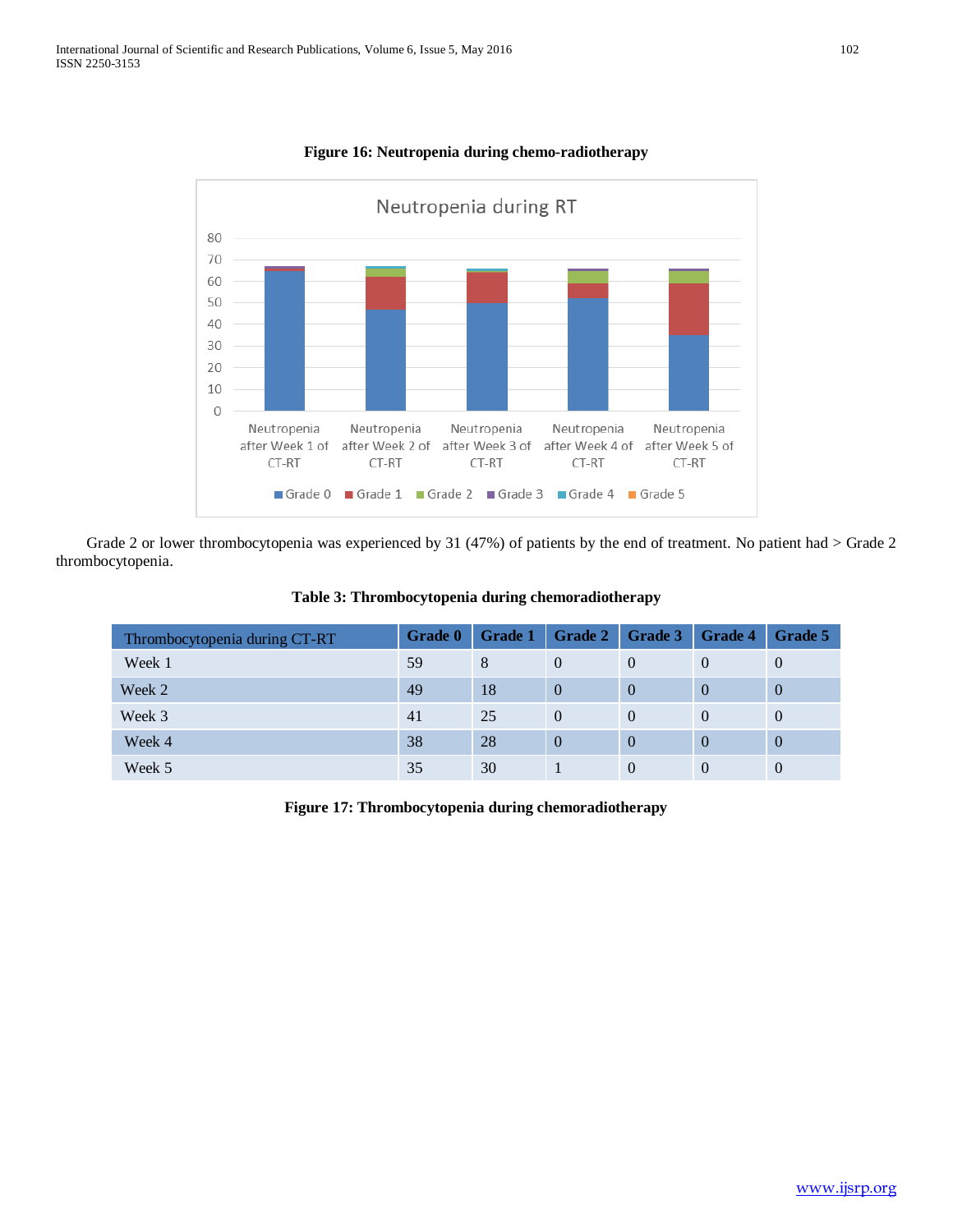

## **Gastrointestinal Toxicity:**

 The incidence and severity of diarrhea progressively worsened during the course of treatment. The incidence of Grade 3 Diarrhea was 9 % (6 patients), 30 % (20 patients) and 54 % (36 patients) in weeks 3, 4 and 5, respectively. By the completion of treatment, all patients had at least Grade 1 small bowel toxicity. One patient discontinued treatment after the  $2<sup>nd</sup>$  week, citing poor tolerance. She had Grade 2 diarrhea at the time of discontinuation. The incidence and severity of gastrointestinal toxicity was similar between Neoadjuvant and adjuvant therapies. Even though a higher percentage of patients in the Neoadjuvant arm had Grade III diarrhea (15 of 23 patients; 65%) compared to the patients in adjuvant arm (21 of 44 patients; 48%), the difference was not statistically significant. The incidence of diarrhea was comparable between the patients receiving concurrent capecitabine and Leucovorin modulated 5- FU regimens.

# **Table 4: Diarrhea during chemoradiotherapy**

| Diarrhoea during CT-RT | <b>Grade 0</b> | <b>Grade 1</b> | Grade 2  | Grade 3        | <b>Grade 4</b> | Grade 5  |
|------------------------|----------------|----------------|----------|----------------|----------------|----------|
| Week 1                 | 42             | 25             | $\theta$ | $\theta$       | $\Omega$       | $\theta$ |
| Week 2                 | <b>20</b>      | 32             | 15       | $\overline{0}$ | $\Omega$       | $\Omega$ |
| Week 3                 | 12             | 21             | 27       | 6              | $\Omega$       | $\theta$ |
| Week 4                 | 3              | 17             | 26       | 20             | $\Omega$       | $\Omega$ |
| Week 5                 | 0              | 12             | 18       | 36             | $\Omega$       | $\Omega$ |

Figure 18: Diarrhea during chemoradiotherapy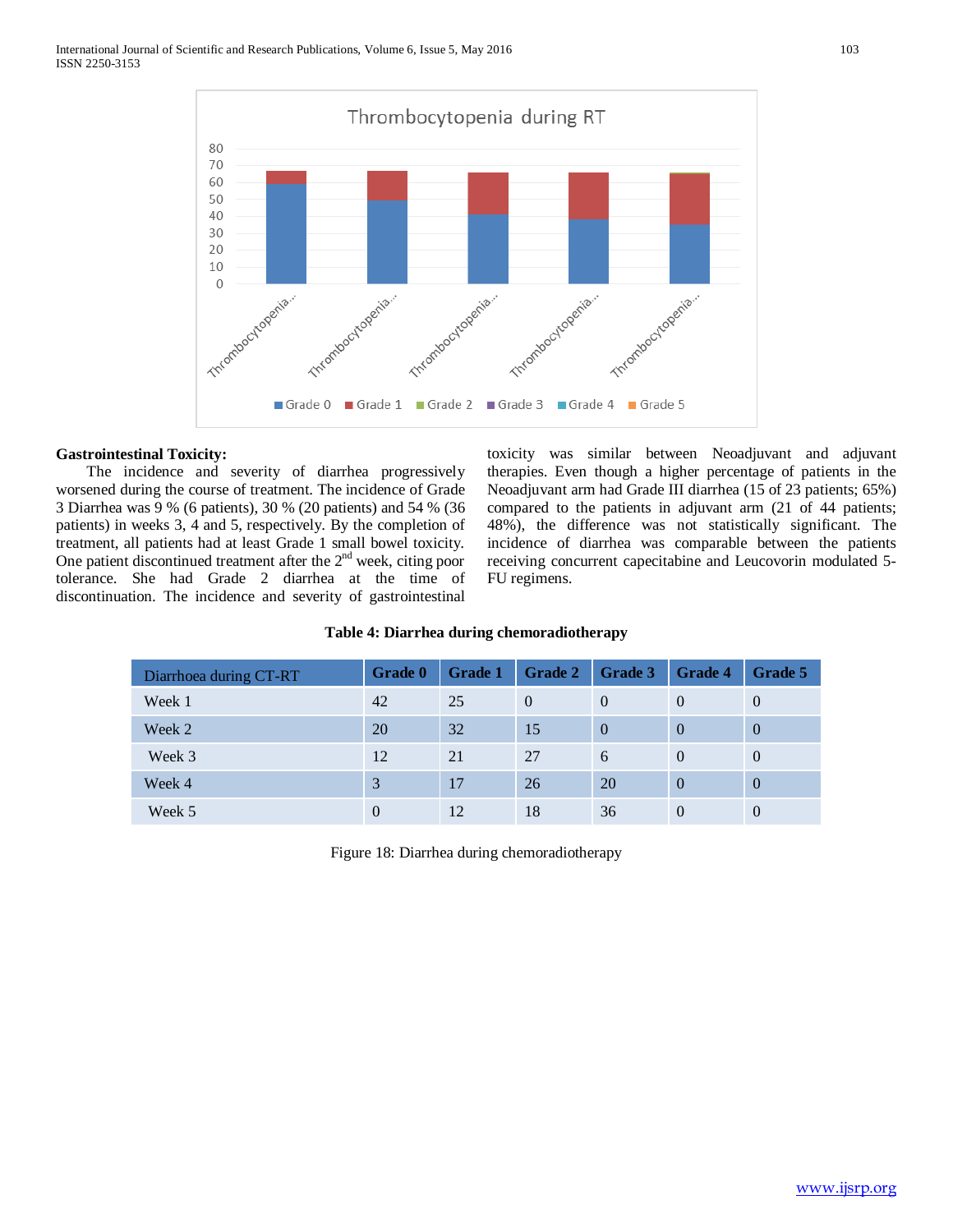

# **Patterns of Recurrence**

With a median follow up duration of 11.1 months (Range: 1.9 to 55.8 months), a total of 24 patients (36%) had recurrences. Nine patients (13%) had local recurrence, 12(18%) patients had systemic recurrence and 3 (4%) had a simultaneous local and systemic recurrence.





A Pie chart depicting patterns of recurrence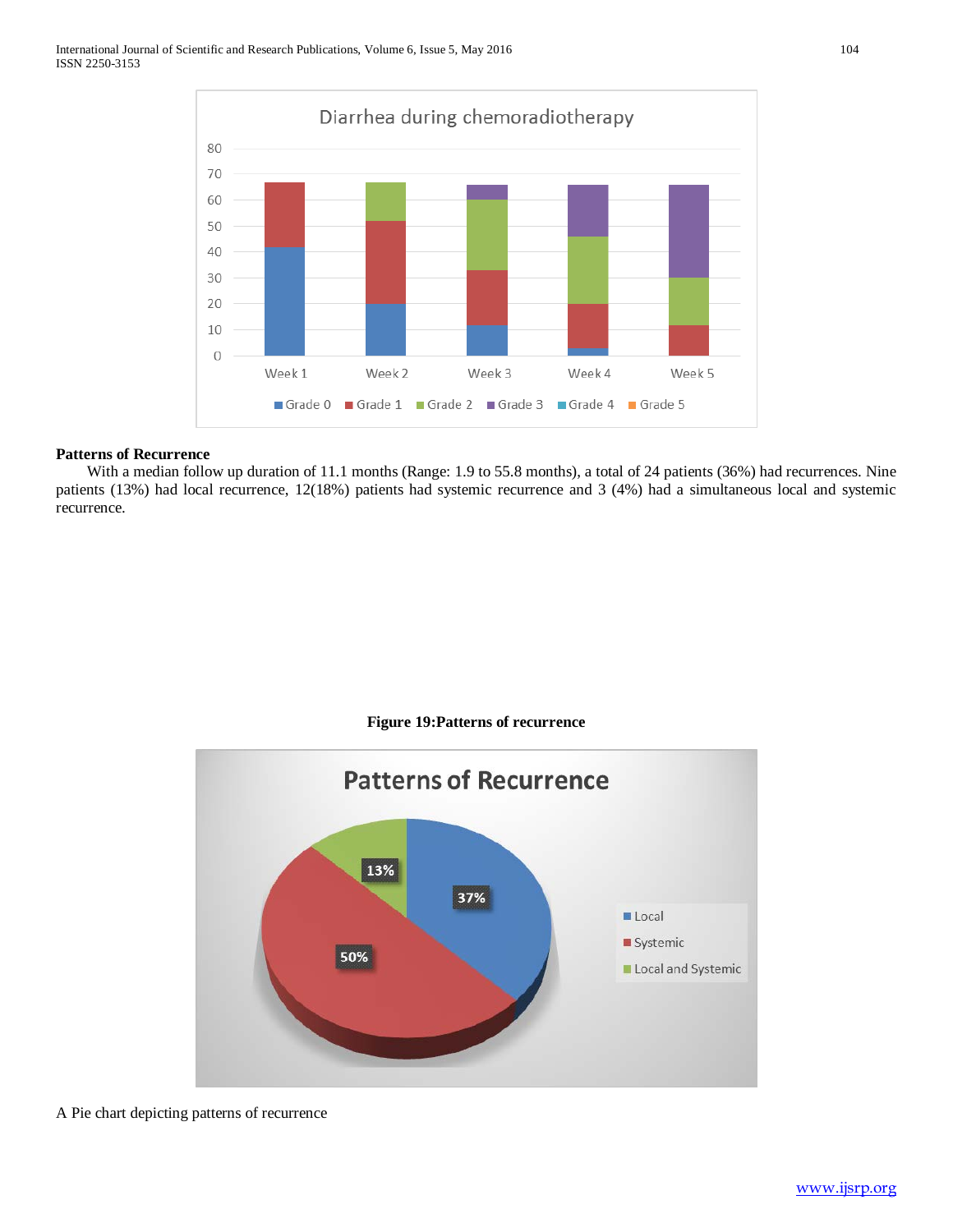# **Figure 20: Patterns of systemic recurrence**



## A Bar chart depicting patterns of systemic recurrence

 Most common site of systemic recurrence was Lung followed by Liver, Para aortic nodes, Peritoneum, Inguinal nodes, Bone and Brain.

 On excluding the 15 patients who did not undergo surgery following neo-adjuvant radiotherapy, local recurrences was noted in only 3 patients (6%). None of the eight patients who completed the prescribed treatment following neo-adjuvant chemo-radiotherapy suffered a local recurrence.

 Deferring from surgery significantly decreased disease control rates; 9 patients (60%) of the 15 not undergoing surgery had a local residual or recurrent disease.

| Loco regional control     | <b>No Recurrence</b> | Recurrence | <b>Total</b> |
|---------------------------|----------------------|------------|--------------|
| $Surgery + RT-CT$         | 49 (73%)             | 3 (4%)     | 52 (77%)     |
| <b>RT-CT - No surgery</b> | 6(9%)                | 9(14%)     | 15(23%)      |
| <b>Total</b>              | 55 (82%)             | 12 (18%)   | $67(100\%)$  |

## **Table No: 5 Effect of surgery on local control (p < 0.001)**

## **Factors affecting local control**

The effect of various disease parameters on local control are studied below, after excluding the patients who deferred surgery.

 **Margin status after surgery:** None the patients undergoing Neoadjuvant chemoradiotherapy had positive margins or local recurrence. Out of 49 patients with negative margins, two patients had local recurrence whereas one patient had recurrence out of 3 patients with positive margins.

| <b>Margin status</b>   | <b>Local recurrence</b> | <b>Total</b> |           |
|------------------------|-------------------------|--------------|-----------|
|                        | Yes<br>No.              |              |           |
| Negative margin        | 2(4%)                   | 47 (90%)     | 49 (94%)  |
| <b>Positive margin</b> | $(2\%)$                 | $2(4\%)$     | 3(6%)     |
| <b>Total</b>           | 3(6%)                   | 49 (94%)     | 52 (100%) |

**Pathological T stage:** Out of 44 patients who underwent surgery prior to adjuvant RT-CT, all 3 local recurrences were in patients with pT4a disease.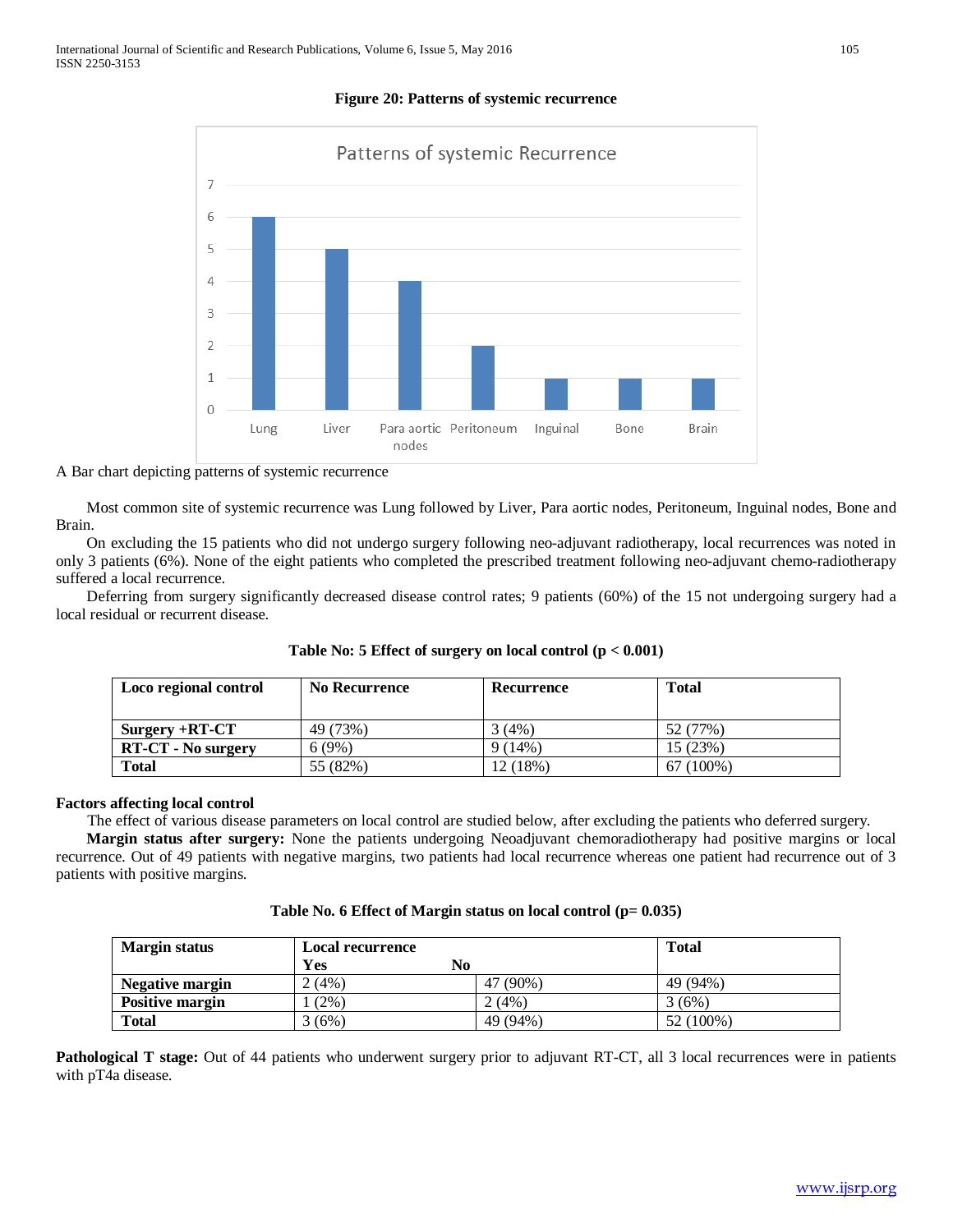| <b>Pathological T stage</b> |           | <b>Local recurrence</b> |           |  |
|-----------------------------|-----------|-------------------------|-----------|--|
|                             | No(%)     | Yes $(\% )$             |           |  |
| pT2                         | $5(11\%)$ | $0(0\%)$                | $5(11\%)$ |  |
| pT3                         | 13 (30%)  | $0(0\%)$                | 13 (30%)  |  |
| pT4a                        | 23 (52%)  | 3(7%)                   | 26 (59%)  |  |
| <b>Total</b>                | 41 (93%)  | 3(7%)                   | 44 (100%) |  |

# **Table No. 7 Effect of pT Stage on local control (p = 0.328)**

**Pathological N stage:** Out of 21 patients with pN0 status, one patient had local recurrence, whereas two of 15 with pN1 disease suffered a local failure. None of the eight pN2 patients had a loco-regional failure.

| <b>Pathological N stage</b> | <b>Local recurrence</b> |             | <b>Total</b> |
|-----------------------------|-------------------------|-------------|--------------|
|                             | No $(\% )$              | Yes $(\% )$ |              |
| pN0                         | 20 (45%)                | (2%)        | 21 (47%)     |
| PN1a                        | 6(14%)                  | $(2\%)$     | 7(16%)       |
| pN1b                        | 7(16%)                  | (2%)        | 8(18%)       |
| pN2a                        | 6(14%)                  | $0(0\%)$    | 6(14%)       |
| pN2b                        | 2(5%)                   | $0(0\%)$    | 2(5%)        |
| <b>Total</b>                | 41 (94%)                | 3(6%)       | 44 (100%)    |

# **Table No. 8 Effect of pN Stage on local control (p = 0.782)**

 **Stage of disease after upfront surgery:** One patient had local recurrence out of 21 patients with stage II disease, whereas 2 out of 23 patients with stage III disease had loco-regional recurrence on follow up.

| Pathological | <b>AJCC</b>   Local recurrence | <b>Total</b> |           |
|--------------|--------------------------------|--------------|-----------|
| stage group  | No(%)                          | Yes $(\% )$  |           |
| Ш            | 20(45%)                        | $(2\%)$      | 21 (47%)  |
| III          | 21(48%)                        | 2(5%)        | 23 (53%)  |
| <b>Total</b> | 41 (94%)                       | 3(6%)        | 44 (100%) |

## **Disease free survival**

 The estimated median disease free survival of the study group was 24.7 months (95% CI: 15.6-33.8 months) (Figure No.21). Figure No. 21: Disease free survival of all patients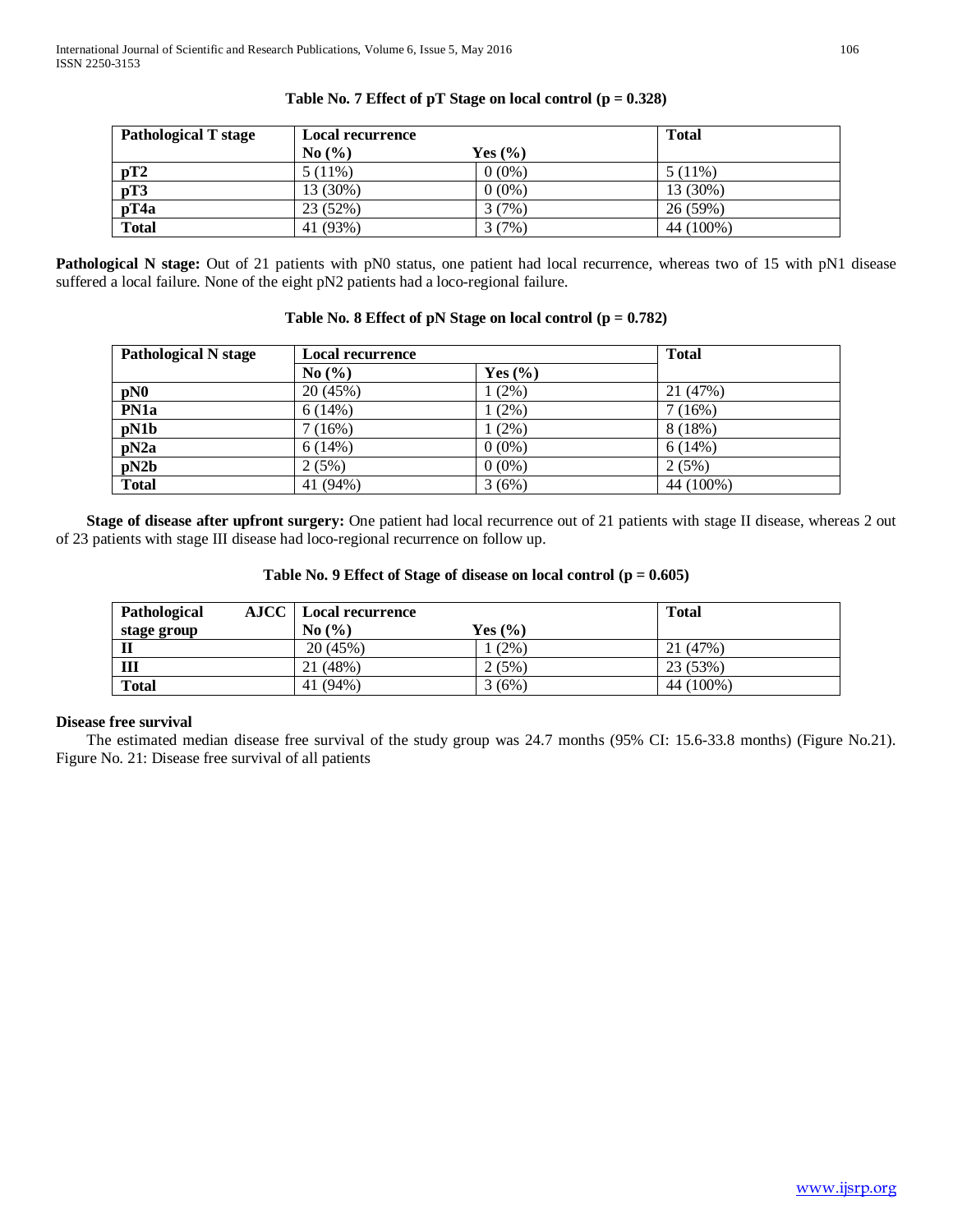

 The estimated median disease free survival of the 52 patients who underwent surgery and radiotherapy was 54.7 months (95% CI: 22.8-86.4 months) compared to the significantly poorer disease free survival of 14.7 months (95% CI: 0.9-28.4 months) among the patients who didn't undergo any surgery (p<0.0001) (Figure No.22).

 Figure No. 22: Disease free survival of patients who completed the planned treatment (blue) compared to patients who refused surgery following neoadjuvant CT-RT (green) (p<0.0001)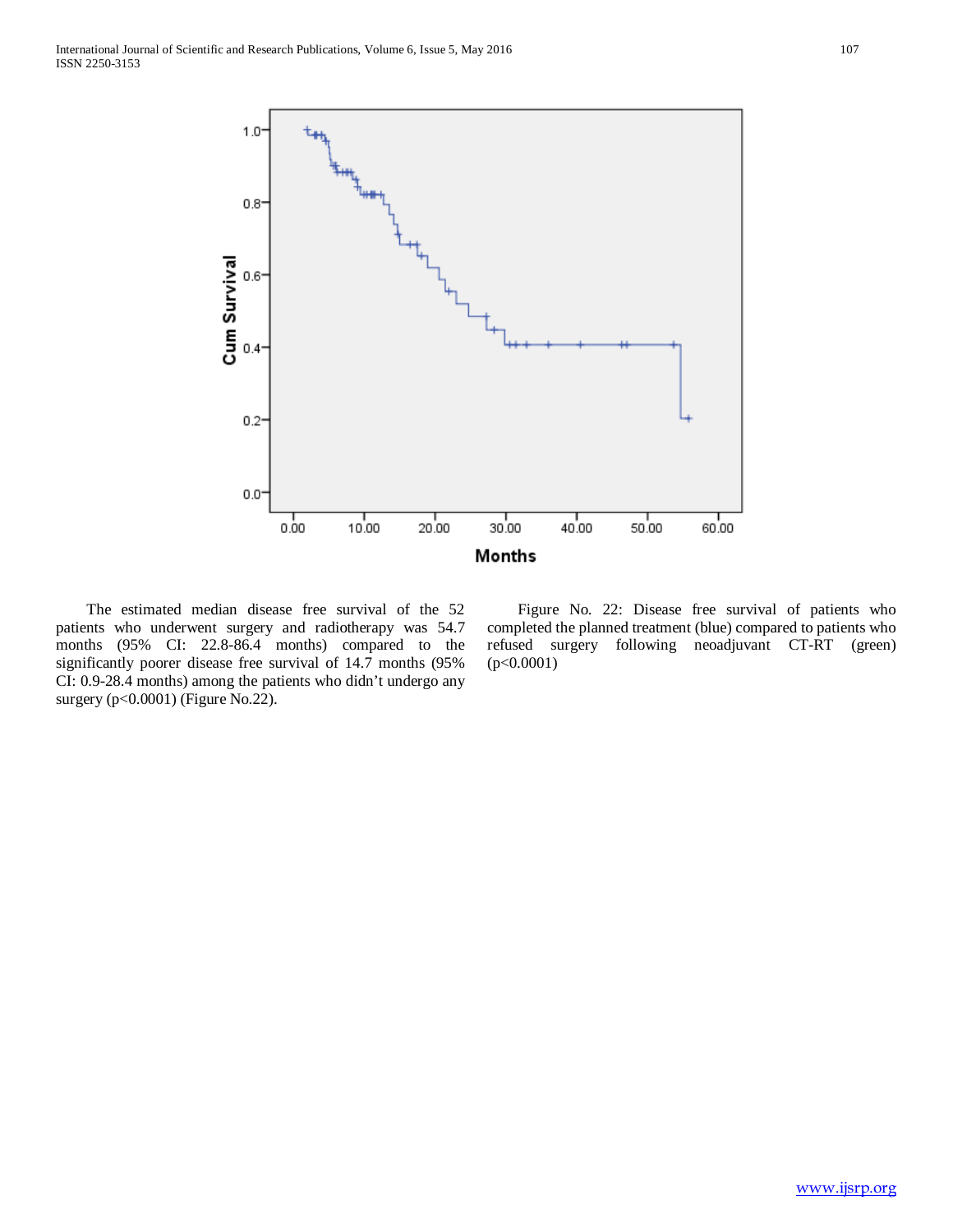

 The median survival of 54.7 months (95% CI: 22.8-86.4 months) was noted for those who underwent adjuvant treatment following surgery. The median survival in the Neoadjuvant+ surgery arm was not reached, due to only one patient having recurrence, and limited follow up within the group. (Figure

No.23) The difference in DFS between the Neoadjuvant and adjuvant arms was not statistically significant (p=0.54).

 Figure No. 23: Comparison of Disease free survival between neoadjuvant therapy (green), adjuvant therapy (blue).  $(p=0.54)$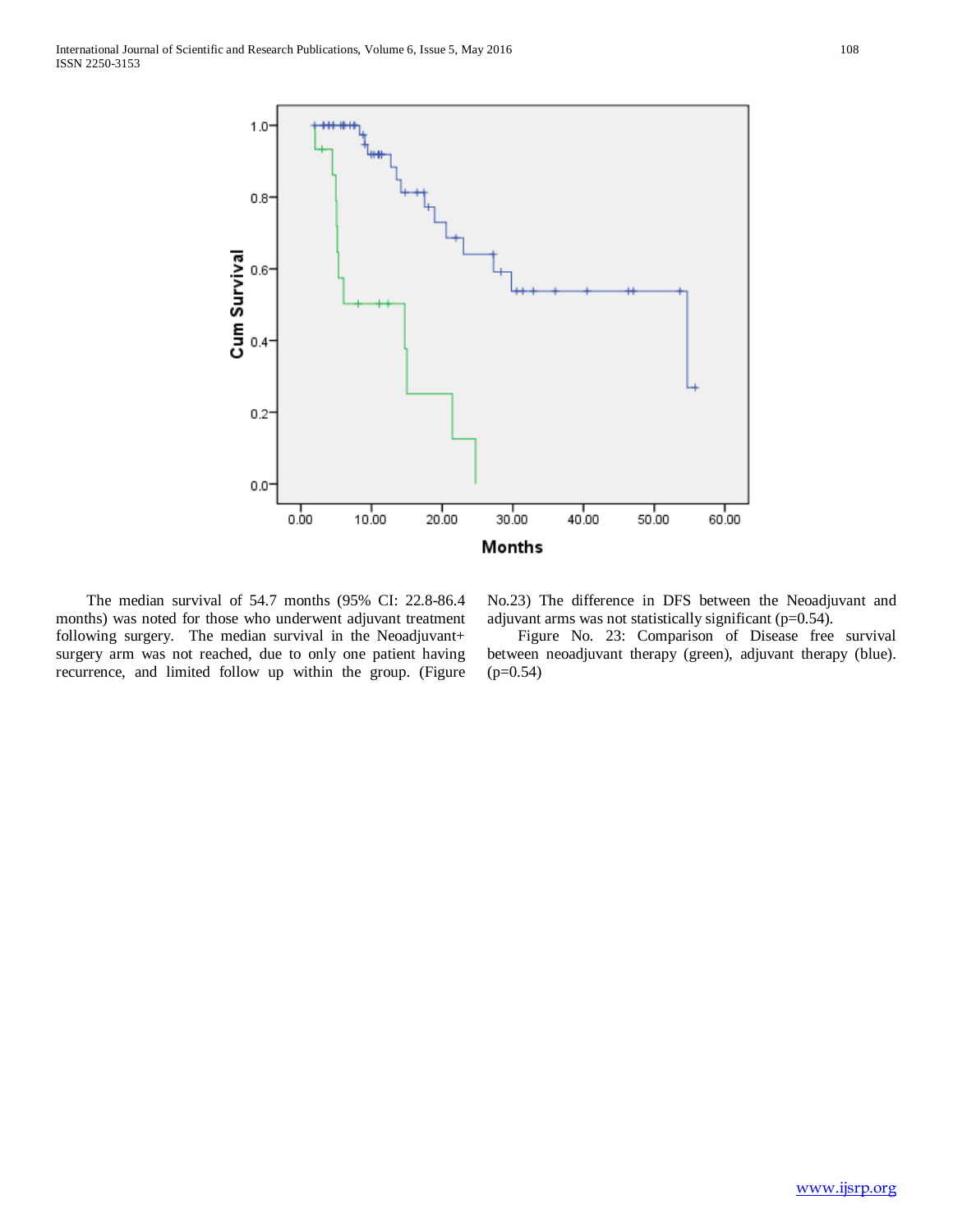

 In view of incomplete treatment, and significantly poorer outcomes among patients not undergoing surgery, further analyses of the disease free survival data was limited to patients who underwent surgery.

 **Location of primary:** The estimated mean survival for primaries of the upper, middle and lower third rectum were 39.9 months (CI: 29-50.8), 28.0 months (CI: 21.2-34.7) and 39.7 months (CI: 29.6-49.9), respectively. The difference was not statistically significant (p=0.54).

Figure No. 24: Disease free survival by upper (blue), middle (green) and lower (brown) site of origin of primary.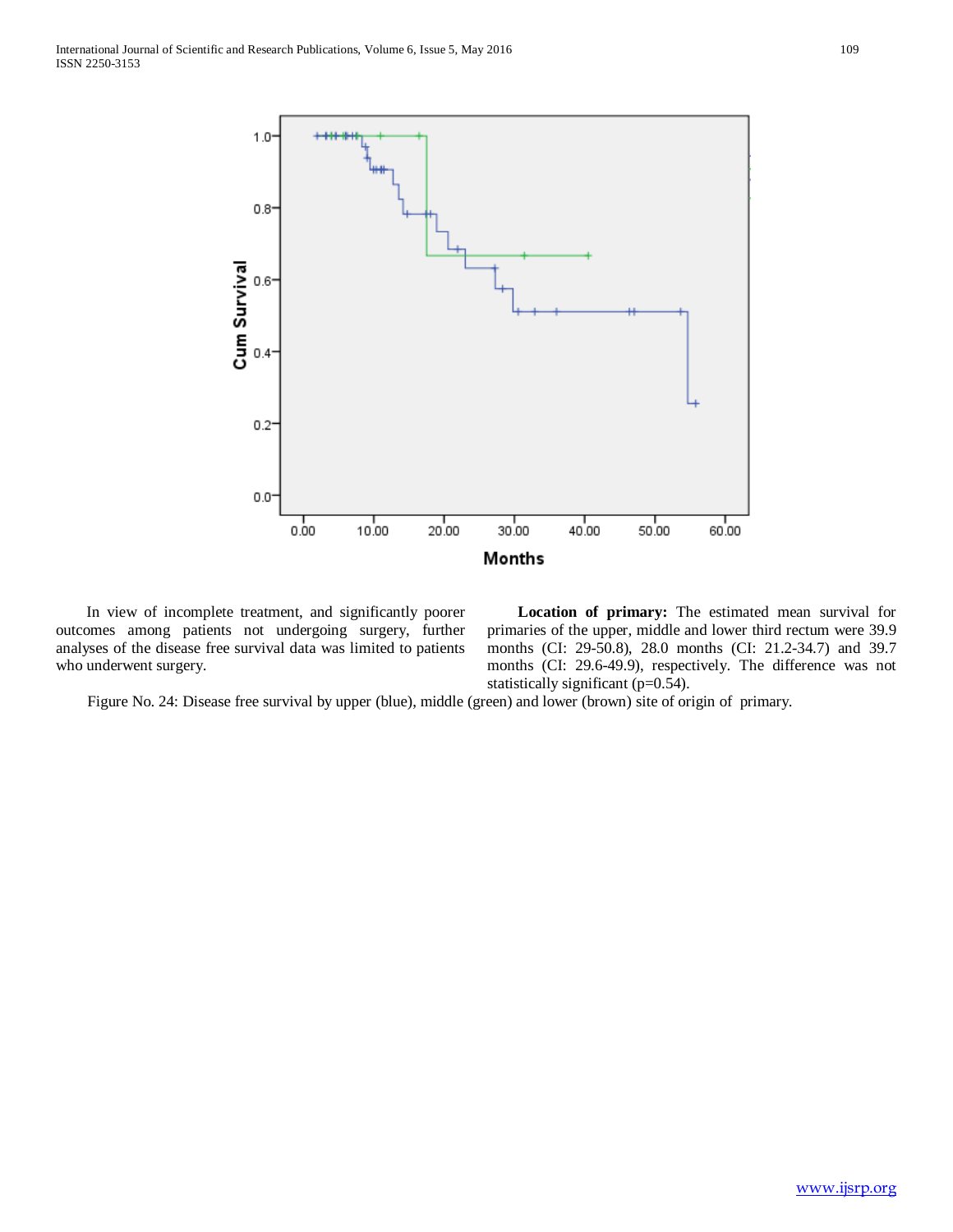

 **Histopathological grade:** The estimated mean disease free survival was 48.7 months (CI: 39.3-58.1) for well differentiated tumors, compared to 30.7 months (CI:23.1-38.2) and 31.2 months (CI: 9.3-53) for grade II and grade III tumors, respectively. The difference was not statistically significant (p=0.49)

[www.ijsrp.org](http://ijsrp.org/)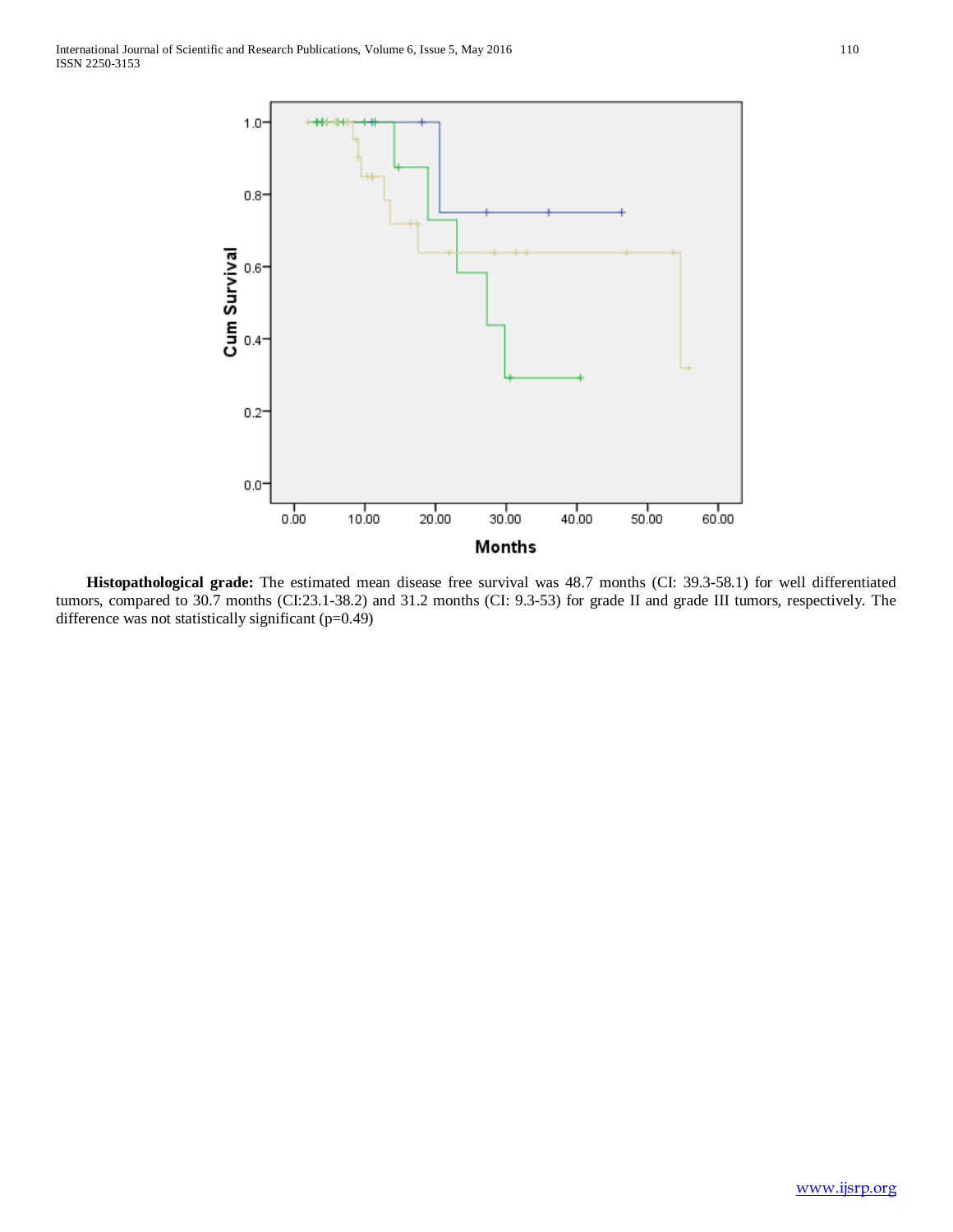

 Figure No. 25: Disease free survival based on grade of primary (Grade I: blue, Grade II: green, Grade III: brown) **Resection margin status:** Negative resection margins significantly impacted on disease free survival; the patients with R0 resection had a mean survival of 41.1 months (CI: 33.8-48.5) compared to 11.5 months (CI: 8.4-14.7) for patients who had a R1 resection (p<0.0001).

Figure No. 26: Disease free survival based on margin status (Negative margins: blue, positive: green)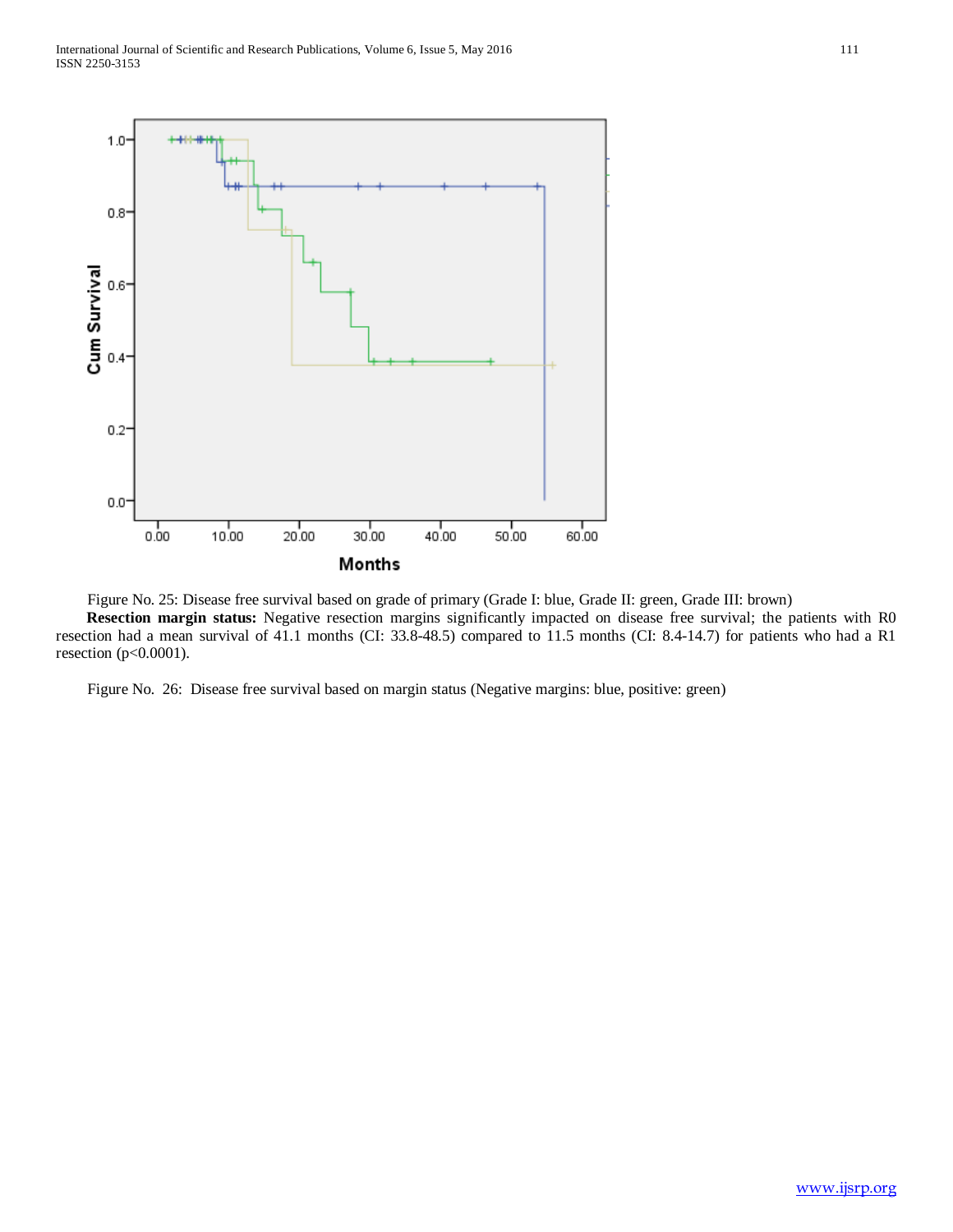

 **Type of chemotherapy**: The estimated mean disease free survival was 41.5 months (CI: 32.7-50.2) for 5FU-LV regimen, compared to 24.1 months (CI:17.6-30.6) for capecitabine. The difference was not statistically significant (p=0.235). Nevertheless, of the 8 patients treated with Neoadjuvant CT-RT prior to surgery, all the patients achieving pCR or yp Stage I received capecitabine. Both the patients who received Neoadjuvant 5-FU chemotherapy had yp Stage III disease.

Figure No. 27: Disease free survival based on chemotherapy regimen (5FU-LV: blue, capecitabine: green)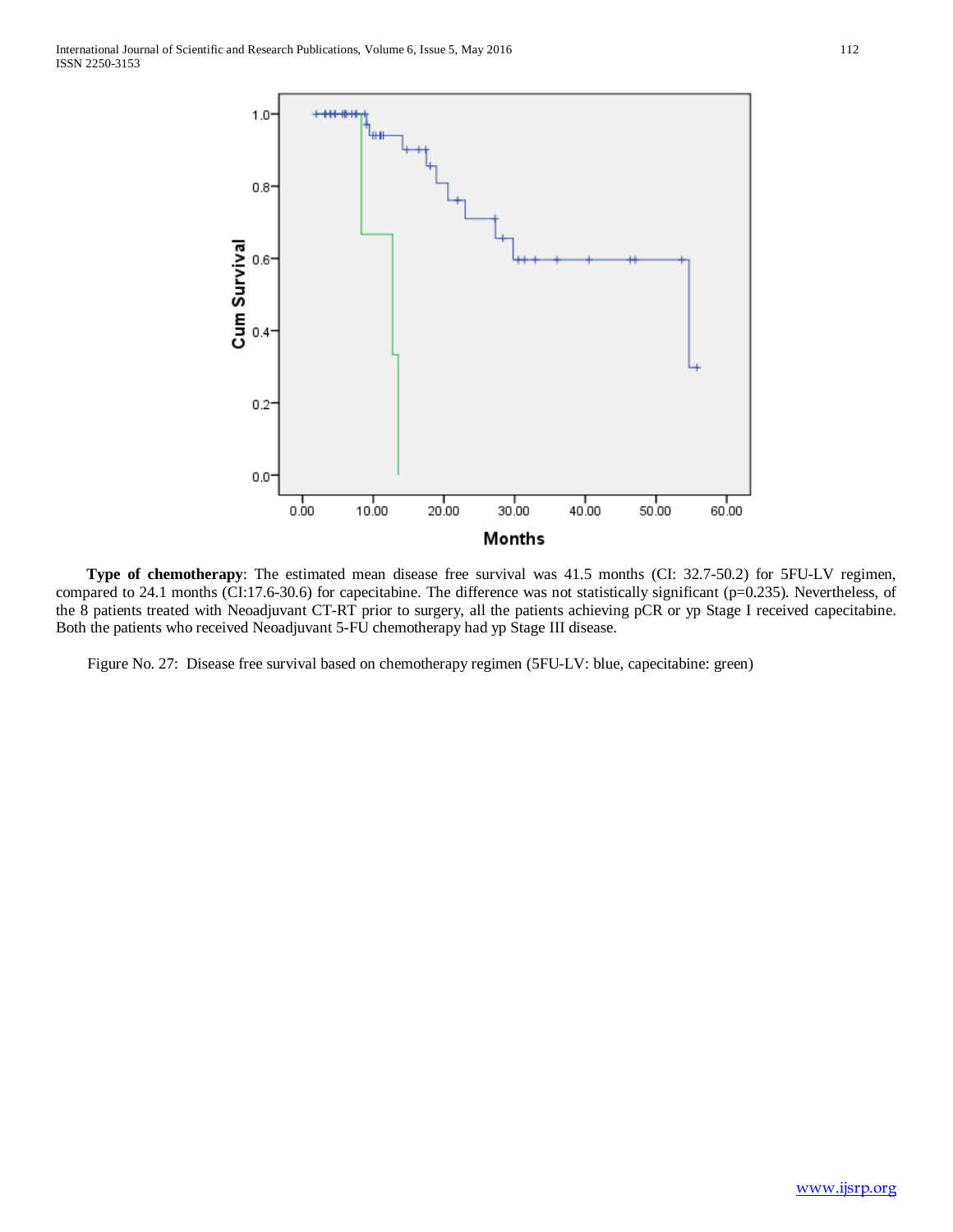

 **Stage of disease:** As patients with Neoadjuvant therapy were few in numbers, analyses of the impact of stage of disease on disease free survival data was limited to patients who underwent adjuvant therapy.

 **pT stage**: The estimated Disease free survival at 2 years was 50% for pT2, 100% for pT3 and 52% for pT4a. The median survival couldn't be calculated because of the censored data; however, the difference in survival was statistically significant  $(p=0.036)$ .

Figure No. 28: Disease free survival based on pT stage (pT2: blue, pT3: green, pT4a:brown)

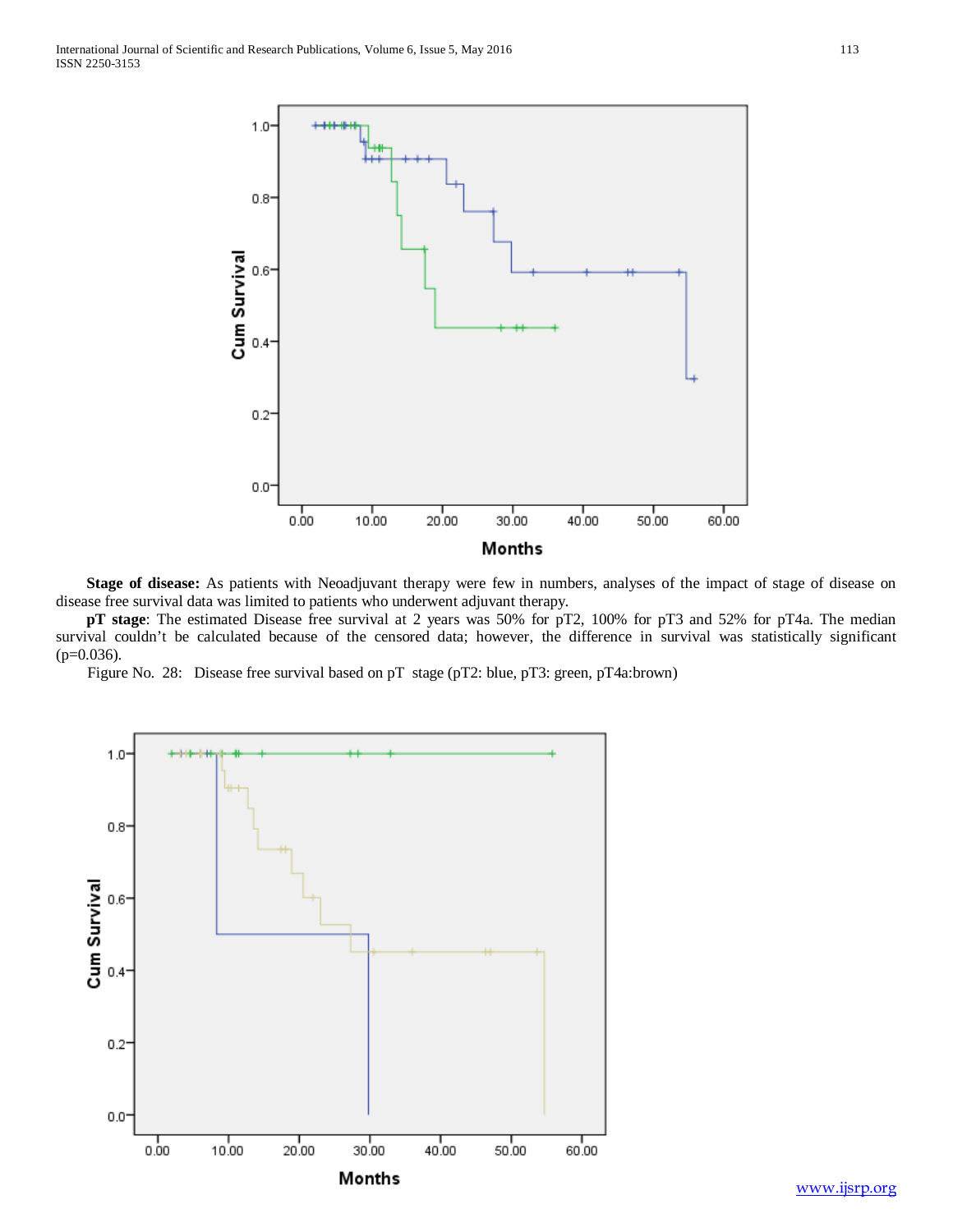**pN stage:** The estimated mean disease free survival was 48.8 months (CI: 40.6-56.9) for pN0 tumors, compared to 24.1 months (CI:17.8-30.4) and 16.6 months (CI: 10.3-22.9) for pN1 and pN2 tumors, respectively. The difference was statistically significant  $(p=0.003)$ .

Figure No. 29: Disease free survival based on pN stage (pN0: blue, pN1: green,pN2:brown)



 **pAJCC stage:** The estimated median disease free survival was 54.6 months (CI: 6.4-102.8) for p stage II tumors, compared to 23.0 months (CI:3.4-42.6) for p stage III. The difference was statistically significant (p=0.002) Figure No. 30: Disease free survival based on pAJCC stage (stage II: blue, stage III: green)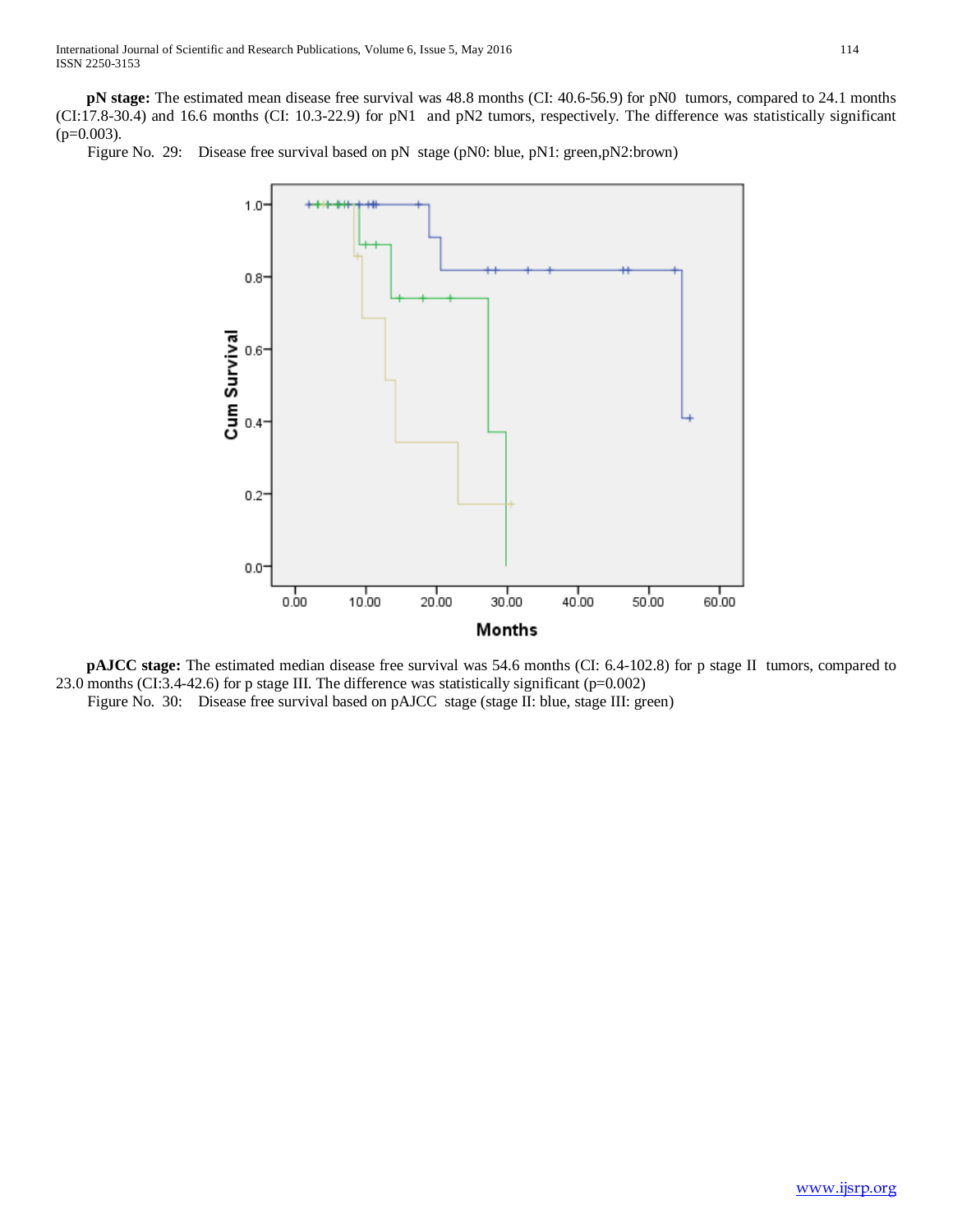

VI. DISCUSSION

 This observational study was conducted to identify the outcomes of patients with rectal cancers undergoing chemoradiotherapy as a part of definitive treatment at our centre. A total of 67 patients were found to be eligible during the study period, between 2009 and 2013. Though a major cancer worldwide, at our centre where head and neck, cervical and breast cancers predominate, it constitutes a relatively small proportion.

 Of the 67 patients, 25 patients were females and 42 were males. F:M ratio was 1:1.68. this difference is likely the result of higher incidence of the disease in males. Age standardized Female:Male incidence ratio of 1:1.35 has been reported for colo-rectal cancers in the United States .(1)

 In our study the median age of all the analyzable 67 patients was 50 years (Range: 26-72 years). Median age of the female cohort was 51 years (Range: 32-72 years). Median age of the male cohort was 50 years (Range: 26-72 years). Age groups of 40-60 years constituted more than 50% of the patients in the study. Age is a major risk factor for sporadic CRC. The incidence begins to increase significantly between the ages of 40 and 50, and age-specific incidence rates increase in each succeeding decade thereafter. (5) However, nearly 15% of our patients were younger than 40 years.

 By predominant location of primary, nearly 85% of our patients had primary in the middle third or lower third rectum. Location of primary impacts on the choice of treatment, and potentially also on outcomes. Middle and lower third rectal cancers are more likely to be considered for upfront chemoradiotherapy with an intent on organ preservation.

 Despite a predominance of lower rectal cancers, only a third of our patients received neoadjuvant chemoradiotherapy; the rest were referred to us after primary surgery. A significant percentage of patients (42%) with Abdomino-Perineal resection in our study is probably a result of this.

 However, compliance to the prescribed treatment following Neoadjuvant chemoradiotherapy was shockingly poor; nearly 56% of the patients receiving Neoadjuvant CT-RT, constituting 20% of all the patients, refused surgery, despite being informed that not undergoing surgery would lead to a significantly poorer outcome. As expected, the median disease free survival was 14.7 months in these patients, compared to 54.7 months among the patients who underwent surgery. The reason for such poor compliance is not clear, but could be due to the fear that the general public has in undergoing surgery. It also seems to suggest that a similar percentage of patients probably completely refuse recommended treatment options. Epidemiological studies are required to identify the percentage of patients refusing all treatment, and the potential factors that lead to their refusal to treatment.

 In view of incomplete treatment, and clearly poorer outcomes, the patients who refused surgery were excluded from further analyses.

#### **Surgical outcomes following neaoadjuvant therapy:**

 Neoadjuvant or induction chemoradiotherapy is an increasingly used strategy for patients with rectal cancer. Advantages of the neoadjuvant approach include better local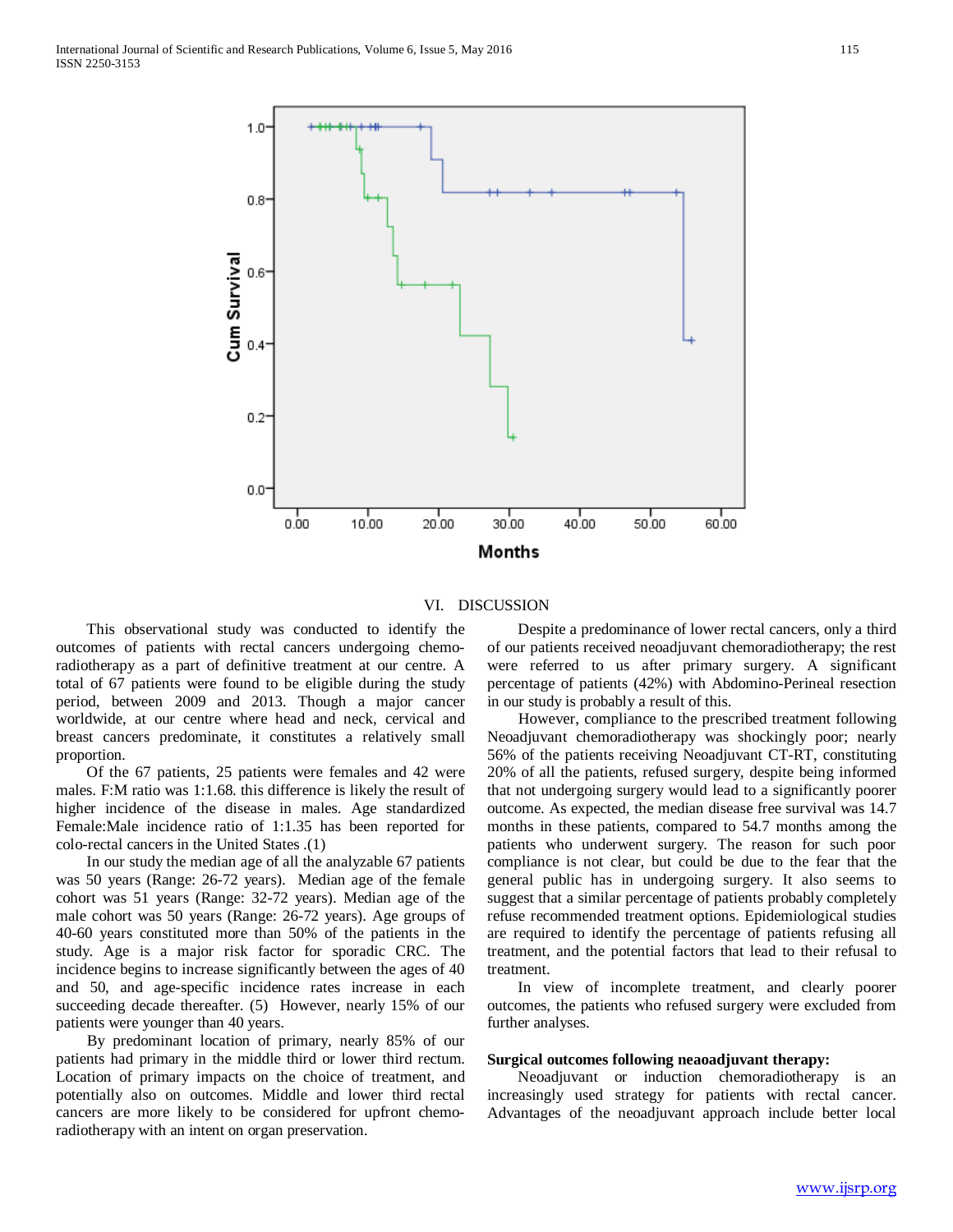control, an increased likelihood of sphincter saving surgery, and a lower risk of chronic anastomotic stricture.

 In our study, out of eight patients who underwent surgery after Neoadjuvant chemoradiotherapy, three patients (37%) underwent sphincter saving procedure (Low Anterior Resection). However, two of these patients had middle third rectal cancers. When considering the six of these patients who had lower rectal cancers, sphincter preserving surgery was done in only one, leading to a sphincter preservation rate of only 16%. Considering the 28 patients with lower third rectum tumors, only four had sphincter preserving surgeries. It is not sure whether high rates of Abdomino-perineal resection despite Neoadjuvant therapy are due to poor response, or due to the cautious approach of the surgeons in avoiding a positive resection margin. Neoadjuvant chemoradiotherapy has been evaluated and proven to be of benefit in several trials for sphincter preservation. The incidence of sphincter preservation varied from 72%to 81%, observed in single-institution studies ,(6) and to 23% to 62% in randomized trials.(7,8) In a study by Rich et.al from MD Anderson Cancer Institute, preoperative chemoradiotherapy was shown to preserve the organ in 68% of the patients.(9) In another phase II study by Valentini et.al evaluating the role of Neoadjuvant chemoradiotherapy, sphincter preserving surgery could be performed in 12 of 27 patients (44%) who would have surely undergone APR otherwise .(10)

 Pathological Complete Response following Neoadjuvant treatment is known to predict a good outcome. Three (37%) out of 8 patients had pCR following Neoadjuvant therapy in our study. pCR rates of upto 20% have been reported in literature. In a randomized study by Kim et.al assessing the benefit of Neoadjuvant capecitabine with radiotherapy reported a pCR rate of 16.9%, and a spinchter preservation rate of 88.7%. Similarly, other study by De Paoli et.al reported a 24% pCR rate. (11, 12)

## **Acute toxicity of adjuvant therapy:**

 Hematological toxicity experienced by the patients were recorded while on treatment. Hematological toxicity was generally mild, with only five patients experiencing grade III or higher neutropenia, three patients developing grade III anemia and no patient developing higher than grade II thrombocytopenia.

 On the other hand, gastrointestinal toxicity was more prominent. By the end of treatment, all patients had developed at least grade I diarrhea, and more than half had grade III diarrhea. However, no one experienced Grade IV toxicity. The incidence of diarrhea was comparable between the patients receiving concurrent capecitabine and Leucovorin modulated 5-FU regimens. Acute gastrointestinal toxicity is recognized as the most frequent acute toxicity of chemoradiotherapy. Around 5 to 25% of grade III toxicity has been reported in literature. (13, 14, 15)In comparison with other studies, the incidence of grade III toxicity is higher in our study. But the toxicity was self limited, and no patient developed life threatening consequences following the treatment regimen.

# **Local control:**

 The importance of surgery in the treatment of rectal cancers is clearly highlighted in the study. Of the patients who underwent only Neoadjuvant chemoradiotherapy, the local control rates

were significantly poorer at 40% in comparison to more than 90% among patients who underwent surgery. This is despite the fact that the follow up duration was substantially shorter among these patients. Radiotherapy has been shown to significantly improve local control rates, compared to surgery alone. A metanalysis by Colorectal Cancer Collaborative group, published in 2001, reported that the yearly risk of local recurrence was 46% lower in those who had radiotherapy compared to surgery alone.(16) Addition of chemotherapy to radiotherapy was shown to reduce the local recurrence rates further by the NSABP-R01 and the NCCTG studies. (17, 18, 19)

 Among our patients who completed the planned treatment, the local control rates was nearly 95%. In view of few local recurrences and short follow up, no other variable was found to impact on local control other than resection margin status. Even microscopically positive margin seemed to increase the local recurrence rates; of the three patients who developed local recurrence, one had positive microscopic resection margin. Residual tumor after definitive therapy is a well-recognized adverse prognostic factor. (20-23) All the patients identified to have local recurrence had pT4a disease.

## **Disease Free Survival**

 With a median follow up duration of 11.1 months (Range: 1.9 to 55.8 months), a total of 24 patients (36%) had recurrences. The estimated DFS of the patients who completed the treatment was 52 months. The DFS seemed to be similar between patients receiving Neoadjuvant or adjuvant therapy. Location of primary also had no effect on DFS. As expected, the DFS was significantly shorter among patients who had a microscopic positive resection margin. Though patients with well differentiated tumors appeared to have a longer relapse free survival (48.7 months) compared to moderately or poorly differentiated tumors (30.7 and 31.2 months, respectively), the difference was not statistically significant. Similarly, though patients receiving 5-FU had a longer relapse free interval (41.5 months) compared to patients receiving capecitabine (24.1 months), no statistical significance was obtained. Concurrent capecitabine chemotherapy has been proven to be superior to leucovorin modulated bolus 5-FU. (24-27) Though the difference was not statistically significant, the reason for this discrepancy from published literature is not clear. A larger randomized study conducted in Indian patient population could identify if there is any racial difference in the outcomes of therapy.

 The most important indicator of outcome after resection of CRC is the pathologic stage at presentation. (28) Our study showed a significantly improved DFS in patients with AJCC stage II (54.6 months) compared to stage III (23 months).

## **Limitations of the study**

 This study has several limitations. It was conducted during a relatively short period of time, and had a small number of patients. Most of the patients were referred to the department after initial surgery, and hadn't undergone an initial multidisciplinary assessment to see if they could be considered for organ preservation therapy. Moreover, 15 of the 23 patients who received neo-adjuvant chemo-RT failed to undergo surgery. The follow up duration is also short, with several patients being lost to follow up a few months after completion of treatment.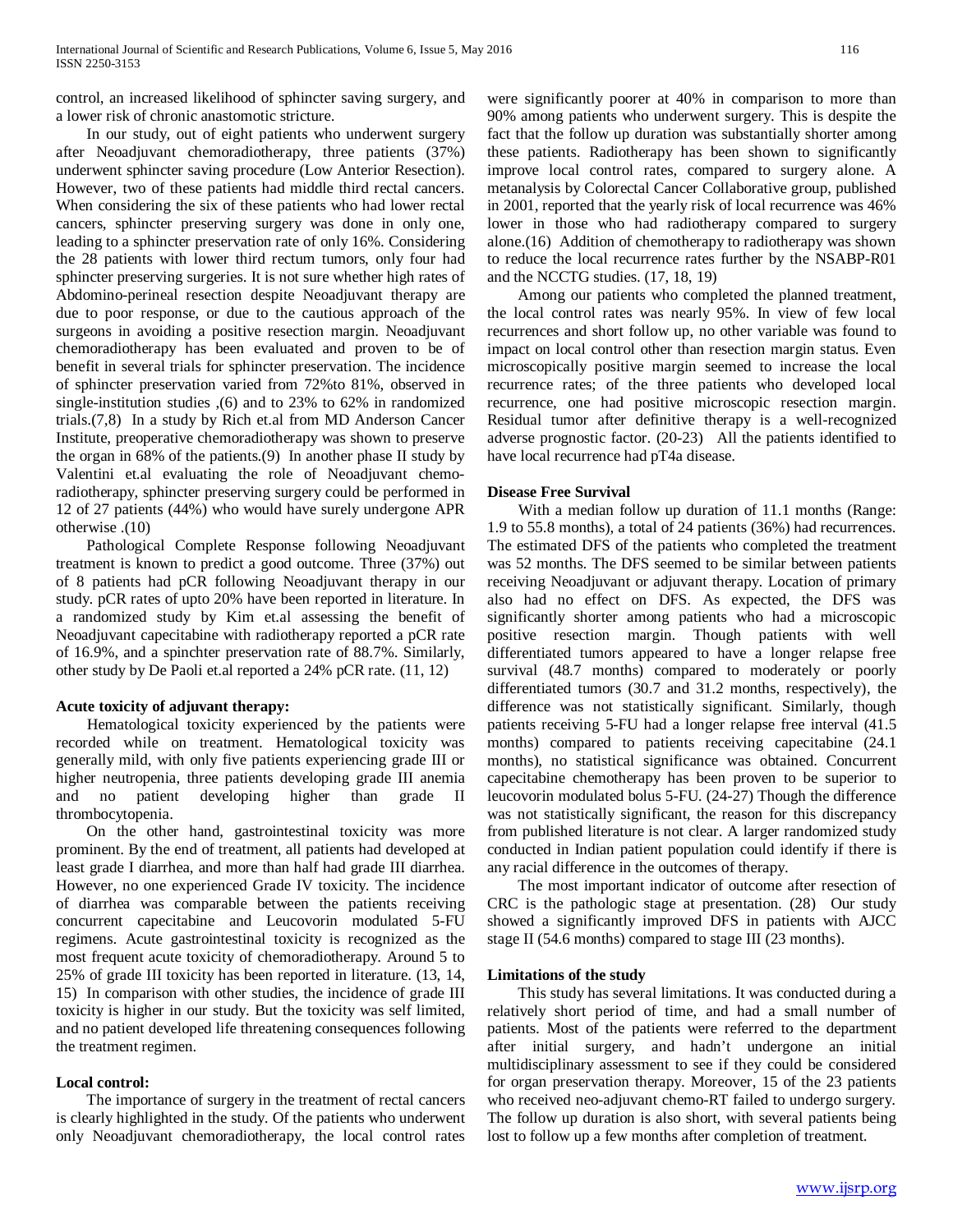#### VII. CONCLUSION

- Our patients who defaulted from surgery following Neoadjuvant chemo-radiotherapy(CT-RT) had a significantly poorer local control rates and disease free survival.
- Neoadjuvant therapy didn't seem to increase the sphincter preservation rates in our study.
- The acute toxicity of CT-RT was within reasonable limits in our patients and there were no life threatening consequences during treatment.
- In the short follow up period, the local control rate was very good. Achieving a negative margin status at the time of surgery was found to be of significant importance in local control.
- The patients who completed the treatment as prescribed had a Disease Free Survival comparable with those reported in the literature.
- Even though the number of patients receiving Neoadjuvant Chemoradiotherapy and surgery was small, their outcomes was comparable to those who underwent adjuvant Chemoradiotherapy.
- Disease Free survival was found to be significantly poorer in patients with higher stage disease and positive resection margin status.
- Interestingly, though not of statistical significance, patients receiving adjuvant 5-FU appeared to perform better when compared to those receiving capecitabine.

#### **REFERENCES**

- [1] Jemal A, Bray F, Center MM, et al. Global cancer statistics. CA Cancer J Clin 2011; 61:69
- [2] Di Costanzo F, Sdrobolini A, Gasperoni S. Capecitabine, a new oral fluoropyrimidine for the treatment of colorectal cancer. Crit Rev Oncol Hematol 2000;35(2):101–108.
- [3] Schuller J, et al. Preferential activation of capecitabine in tumor following oral administration to colorectal cancer patients. Cancer Chemother Pharmacol 2000;45(4):291–297.
- [4] Sauer R, Becker H, Hohenberger W, et al. Preoperative versus postoperative chemoradiotherapy for rectal cancer. N Engl J Med 2004; 351:1731.
- [5] Eddy DM. Screening for colorectal cancer. Ann Intern Med 1990; 113:373.
- [6] Gerard JP, Romestaing P, Chapet O, et al. Overview of the role of preoperative radiotherapy to increase sphincter preservation for rectal cancer. Front Radiat Ther Oncol 2004;38:24–27.
- [7] Gerard JP, Chapet O, Nemoz C, et al. Improved sphincter preservation in low rectal cancer with high dose preoperative radiotherapy:The Lyon R96- 02 randomized trial. J Clin Oncol 2004;22:2404–2409.
- Francois Y, Nemoz CJ, Bauliex J, et al. Influenced of interval between preoperative radiation therapy and surgery on downstaging and on the rate of sphincter-sparing surgery for rectal cancer: The Lyon R 90-01 Randomized trial. J Clin Oncol 1999;17:2396–2402.
- [9] Rich, T. A.; Skibber, J. M.; Ajani, J. A.; Buchholz, D. J.; Cleary, K. R.; DuBrow, R. A.; et.al. Preoperative infusional chemoradiation therapy for stage T3 rectal cancer. Int. J. Radiat. Oncol. Biol. Phys. 32::1025–1029; 1995.
- [10] Valentini V, Coco C, Cellini N, Picciocchi A, Genovesi D, Mantini G, et.al. Preoperative chemoradiation for extraperitoneal T3 Rectal cancer: acute toxicity, tumor response,and sphincter preservation.Int. J. Radiation Oncology Biol. Phys., Vol. 40, No. 5, pp. 1067–1075, 1998.
- [11] Kim DY, Jung KH, Kim TH, et al. Comparison of 5-fluorouracil/leucovorin and capecitabine in preoperative chemoradiotherapy for locally advanced rectal cancer. Int J Radiat Oncol Biol Phys 2007;67:378–384.
- [12] De Paoli A, Chiara S, Luppi G, et al. Capecitabine in combination with preoperative radiation therapy in locally advanced, resectable, rectal cancer: A multicenter phase II study. Ann Oncol 2006;17:246–251.
- [13] Bosset JF Calais G, Daban A, et al. Preoperative radiochemotherapy versus preoperative radiotherapy in rectal cancer patients: Assessment of acute toxicity and treatment compliance. Report of the 22921 randomized trial conducted by the EORTC Radiotherapy Group. Eur J Cancer 2004;40:219– 224.
- [14] Valentini V, Coco C, Minsky BD, et al. Randomized multi center phase IIb study of preoperative chemotherapy in T3 mid-distal rectal cancer: Raltitrexed + oxaliplatin + radiotherapy versus cisplatin + 5-fluorouracil + radiotherapy. Int J Radiat Oncol Biol Phys 2008;70:403–412.
- [15] Tho LM, Glegg M, Paterson J, et al. acute small bowel toxicity and preoperative chemoradiotherapy for rectal cancer: Investigating dosevolume relationships and role for inverse planning. Int J Radiat Oncol Biol Phys 2006;66:505–513.
- [16] Colorectal Cancer Collaborative Group. Adjuvant radiotherapy for rectal cancer: a systematic overview of 8,507 patients from 22 randomised trials. Lancet 2001; 358:1291.
- [17] Prolongation of the disease-free interval in surgically treated rectal carcinoma. Gastrointestinal Tumor Study Group. N Engl J Med 1985; 312:1465-1472,1985.
- [18] Fisher B, Wolmark N, Rockette H, et al. Postoperative adjuvant chemotherapy or radiation therapy for rectal cancer: results from NSABP protocol R-01. J Natl Cancer Inst 1988; 80:21-29.
- [19] Krook JE, Moertel CG, Gunderson LL, et al. Effective surgical adjuvant therapy for high-risk rectal carcinoma. N Engl J Med 1991; 324:709.
- [20] Compton CC, Fielding LP, Burgart LJ, et al. Prognostic factors in colorectal cancer. College of American Pathologists Consensus Statement 1999. Arch Pathol Lab Med 2000; 124:979.
- [21] Compton C, Fenoglio-Preiser CM, Pettigrew N, Fielding LP. American Joint Committee on Cancer Prognostic Factors Consensus Conference: Colorectal Working Group. Cancer 2000; 88:1739.
- [22] Willett CG, Goldberg S, Shellito PC, et al. Does postoperative irradiation play a role in the adjuvant therapy of stage T4 colon cancer? Cancer J Sci Am 1999; 5:242.
- [23] Wittekind C, Compton CC, Greene FL, Sobin LH. TNM residual tumor classification revisited. Cancer 2002; 94:2511.
- [24] Kim DY, Jung KH, Kim TH, et al. Comparison of 5-fluorouracil/leucovorin and capecitabine in preoperative chemoradiotherapy for locally advanced rectal cancer. Int J Radiat Oncol Biol Phys 2007;67:378–384.
- [25] Hofheinz ED, Wenz F, Post S, et. al. Chemoradiotherapy with capecitabine versus fluorouracil for locally advanced rectal cancer: a randomised, multicentre, non-inferiority, phase 3 trial. Lancet Oncol 2012;13:579–588.
- [26] Van Cutsem E, Hoff PM, Harper P, et al. Oral capecitabine vs intravenous 5-fluorouracil and leucovorin: Integrated efficacy data and novel analyses from two large, randomised, phase III trials. Br J Cancer 2004;90:1190– 1197.
- [27] Twelves CJ. Xeloda in Adjuvant Colon Cancer Therapy (XACT) trial: Overview of efficacy, safety, and cost-effectiveness. Clin Colorect Cancer 2006;6:278–287.
- [28] AJCC (American Joint Committee on Cancer) Cancer Staging Manual, 7th ed, Edge, SB, Byrd, DR, Compton, CC, et al (Eds), Springer, New York 2010. p.133.

#### **AUTHORS**

**First Author** – **First Author** – Dr.Prahalad Elamarthi, Senior resident, Sri Venkateswara Institute of medical

sciences(SVIMS), Tirupathi, Andhra Pradesh, India. E-mail: prahalad\_doc@yahoo.co.in

**Second Author** –Dr. Donald J Fernandes, Prof and Head of Department, Dept of Radiation oncology, Kasturba medical college, Manipal. E-mail: donaldjf@gmail.com

**Third Author** – Dr. Krishna Sharan, Associate professor, Dept. of Radiation Oncology, Kasturba medical college, Manipal. India. E-mail: tk.sharan@gmail.com